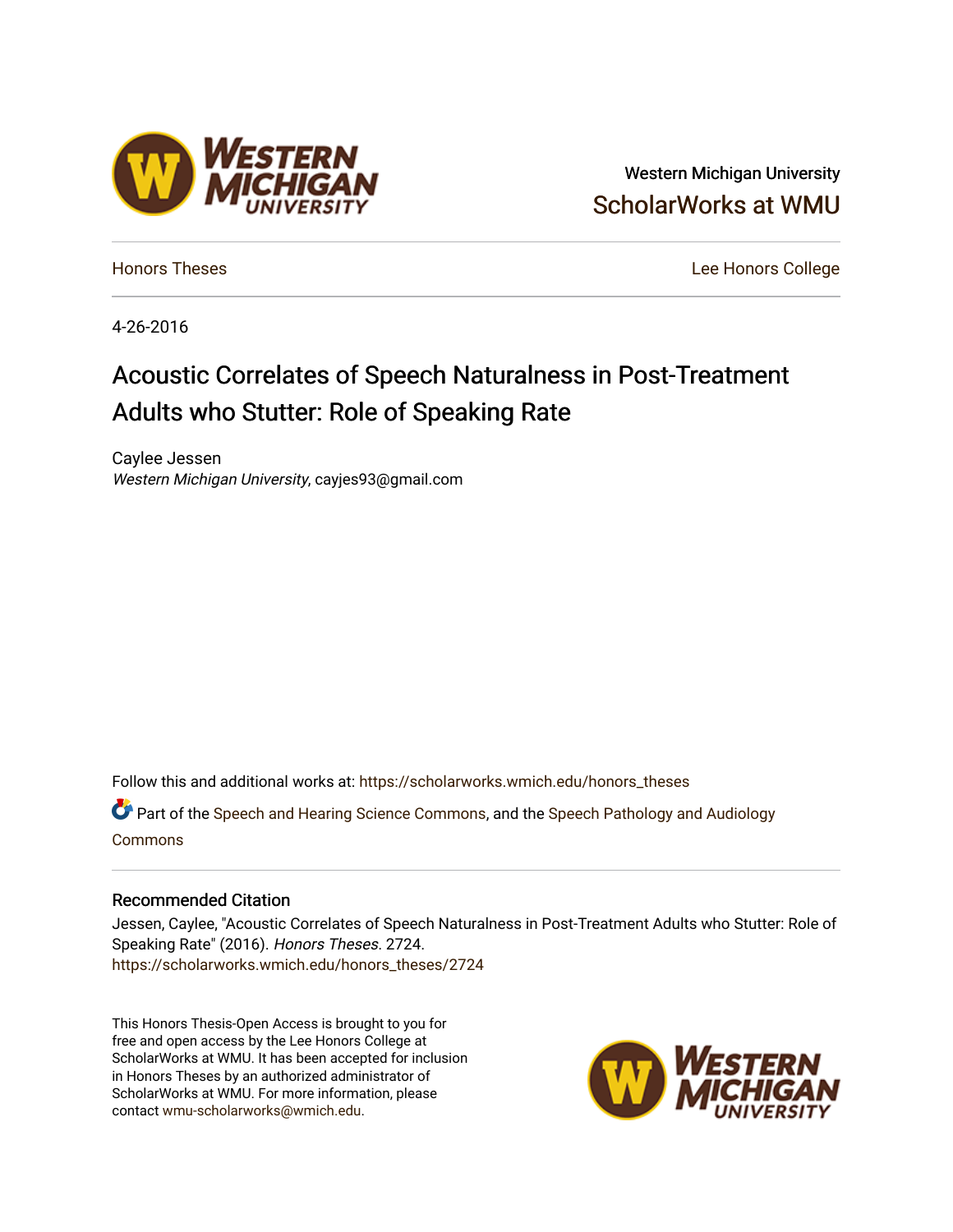Acoustic Correlates of Speech Naturalness in Post-Treatment Adults Who Stutter:

Role of Speaking Rate

Caylee Jessen

Western Michigan University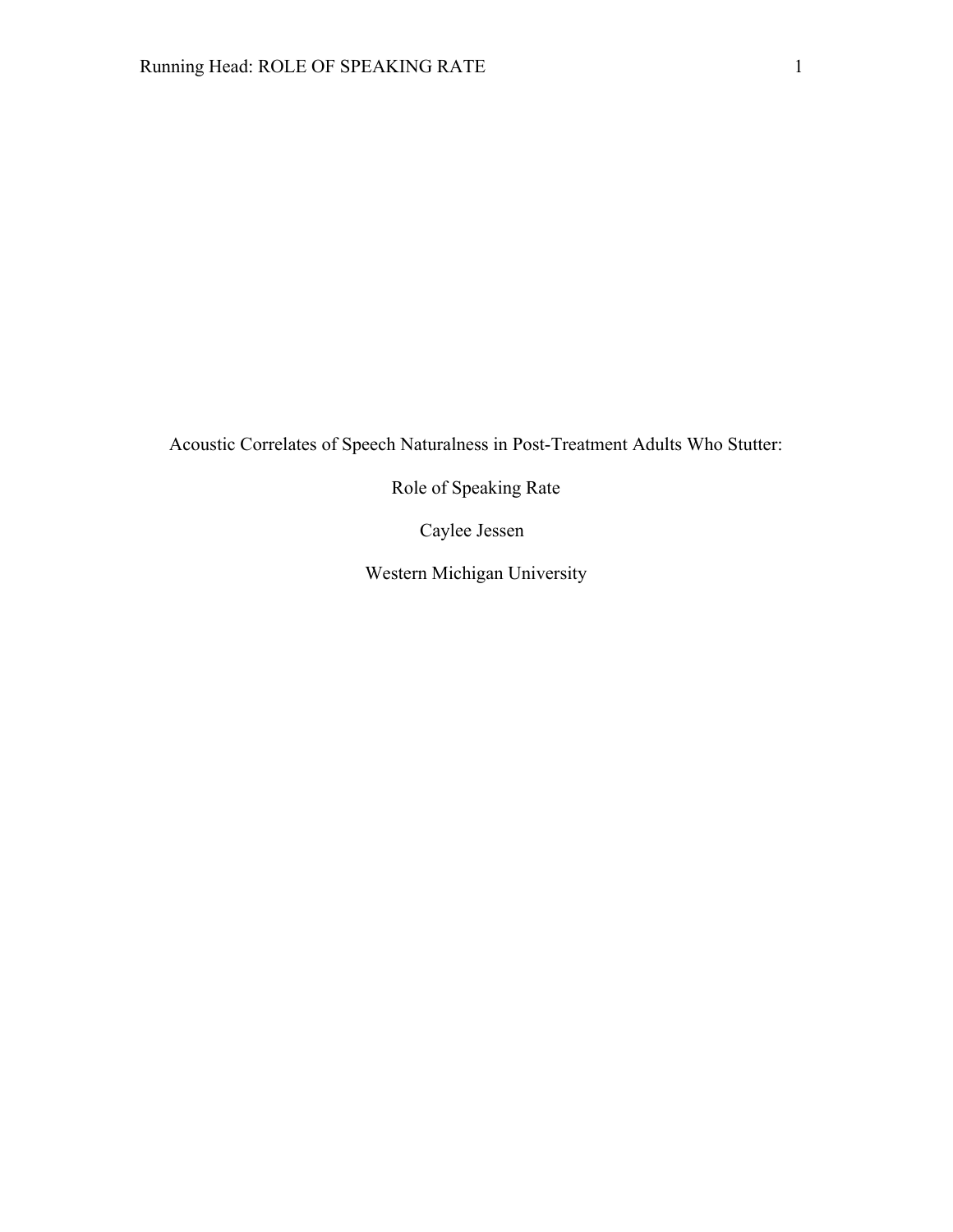#### **Abstract**

Purpose: While many stuttering therapy programs can result in a decrease in stuttering behaviors among participants, some clients leave therapy with speech sounding unnatural due in part to the therapy techniques themselves. The aim of the current study is to examine associations between selected acoustic measures of speaking rate and listener ratings of speech naturalness in a group of adults who stutter following participation in an intensive fluency shaping treatment program.

Methods: Twenty-nine adults who stutter, drawn from an existing database of speech samples, served as participants. All participants had recently completed a four-week group-based intensive fluency shaping treatment program. Pre- and post-treatment measures of stuttering severity using the Stuttering Severity Instrument (SSI) were determined by a team of expert listeners. A group of listeners used a 9-point interval scale to rate the speech naturalness of post-treatment video excerpts drawn from each participant. Acoustic measures taken from the audio channel of the video excerpts included overall speaking rate, articulation rate, and average duration of inter-phrase pausing within the speech sample.

Results: Speech naturalness ratings were not significantly correlated with post-treatment stuttering severity suggesting that speech naturalness was unrelated to frequency of stuttering events and more likely due to treatment variables. Significant, negative correlations were found between speech rate, articulation rate, and speech naturalness ratings. A non-significant positive correlation was found between average pause duration and speech naturalness ratings. Both speech and articulation rate were positively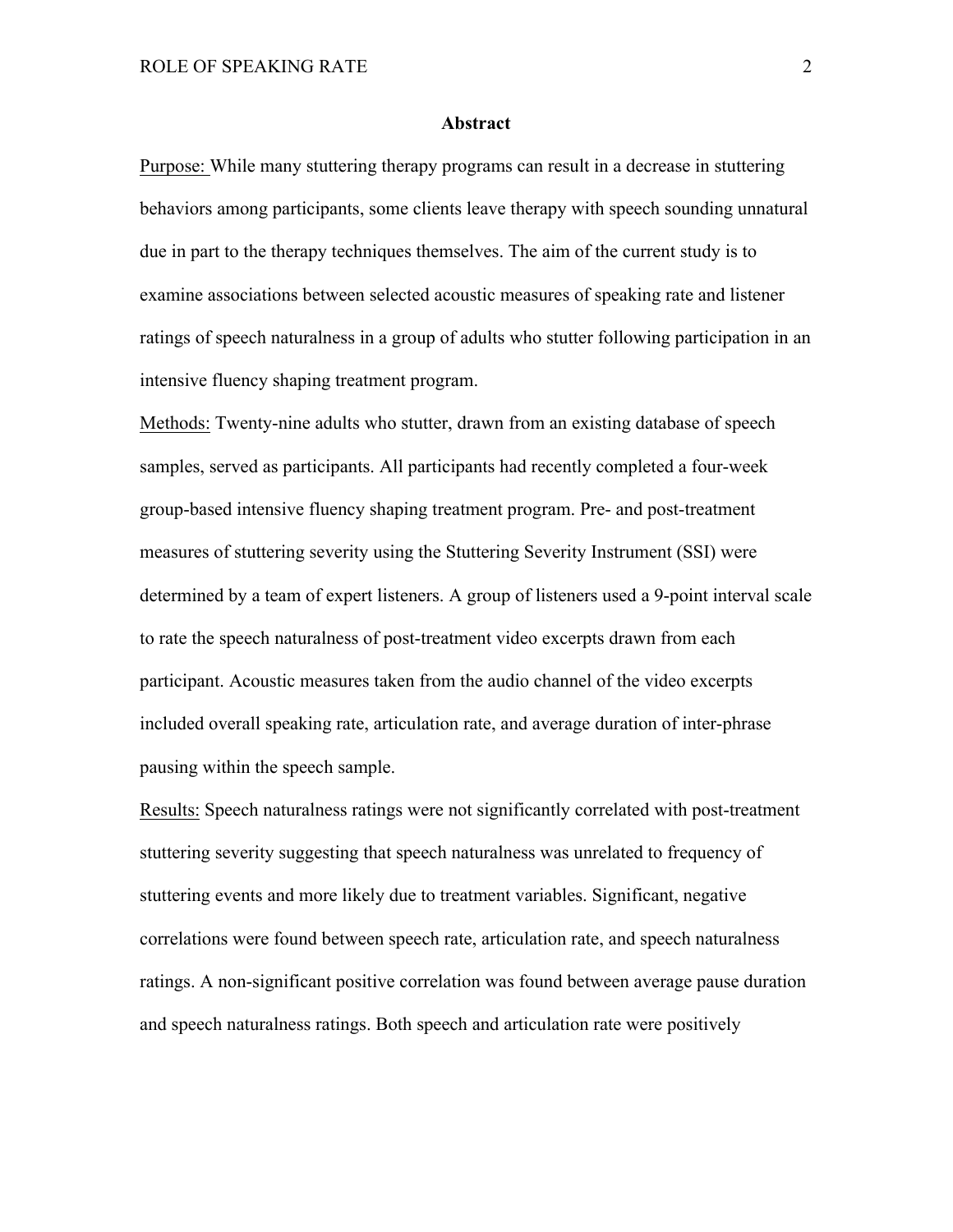correlated with SSI scores while median pause duration was negatively correlated with SSI scores.

Conclusions: Speech naturalness ratings are correlated with measures of articulation rate was found to be most predictive of naturalness ratings among the participants while pause duration was the least predictive. Results from the current study may provide future speech-language pathologists with information that could contribute to improved speech naturalness as an outcome of intervention in stuttering treatment programs.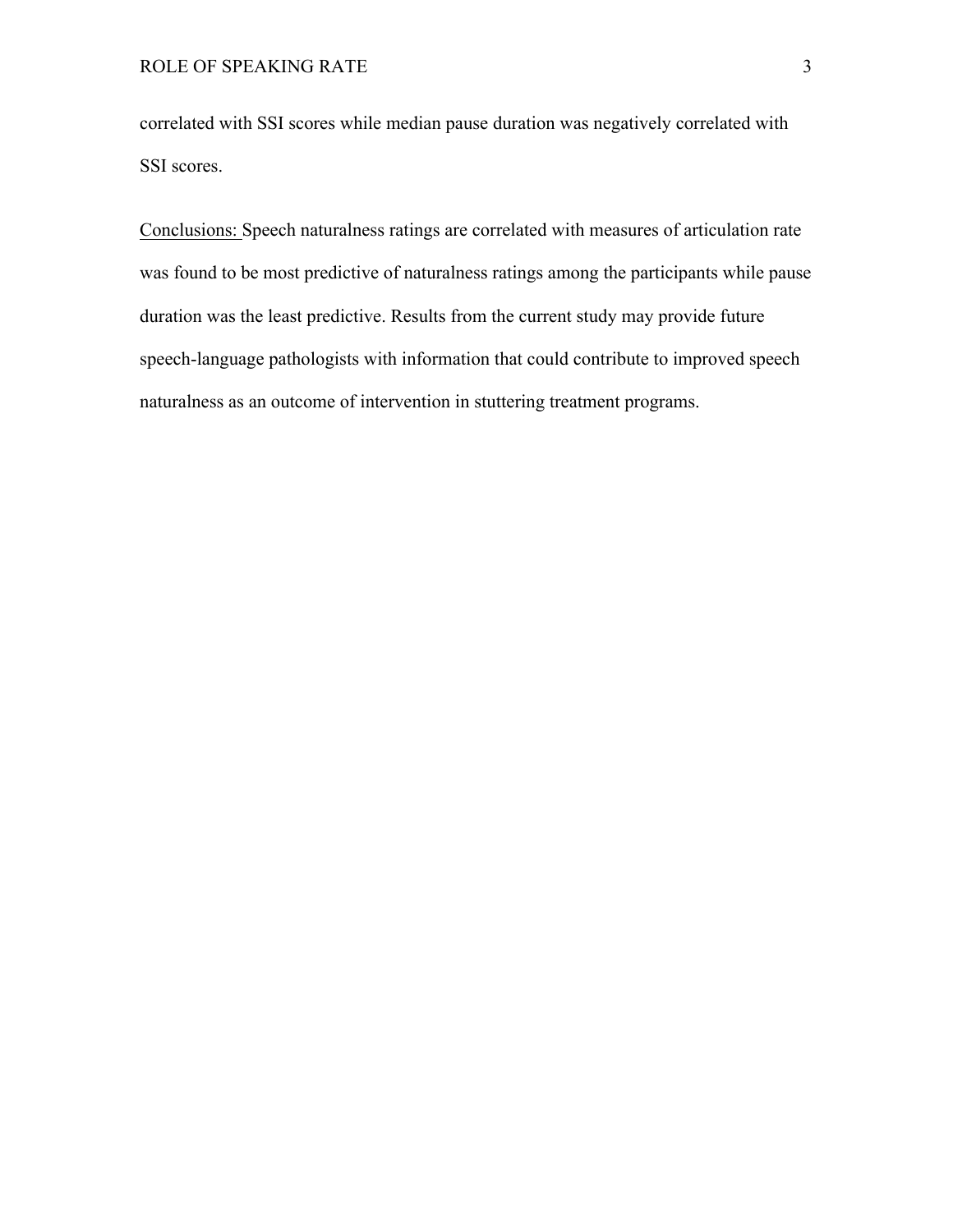#### **Background**

Stuttering is commonly described as an interruption in the forward flow of speech (Van Riper, 1982). These interruptions, or disfluencies, can include repetitions, prolongations, tense pauses, interjections and hesitations. However, stuttering is much more than a disruption in speech and can also affect a person's cognitive, social, and emotional well-being. Stuttering typically develops before the age of three when speech and language development are on the rise (Yairi & Ambrose, 2005). The prevalence for the general population is approximately 1% with more males being affected (Bloodstein & Ratner, 2008).

Many adults who stutter want to decrease their stuttering and increase their speech fluency. Many stuttering therapy programs use techniques such as prolongation, the elongation of words or phrases, and easy onset, expanding and exaggerating the initial sounds of words to reduce or eliminate stuttering moments. While these approaches can lead to stutter-free speech production, the resulting speech pattern can be perceived as unnatural (Martin, Haroldson, & Triden, 1984). This can be discouraging to both persons who stutter and the clinicians that direct stuttering treatment programs. If the speech parameters that are associated with the unnatural speech patterns noted after stuttering therapy could be identified, treatment programs could focus on ways to enhance the naturalness of speech thereby improving treatment outcomes.

## Measuring Speech Naturalness

In order to determine the naturalness of speech, stuttered or otherwise, researchers have used a variety of measurement scales. Some scales used were the Likert 9-point scale, direct magnitude estimation scale, and the three-point ordinal scale. Martin,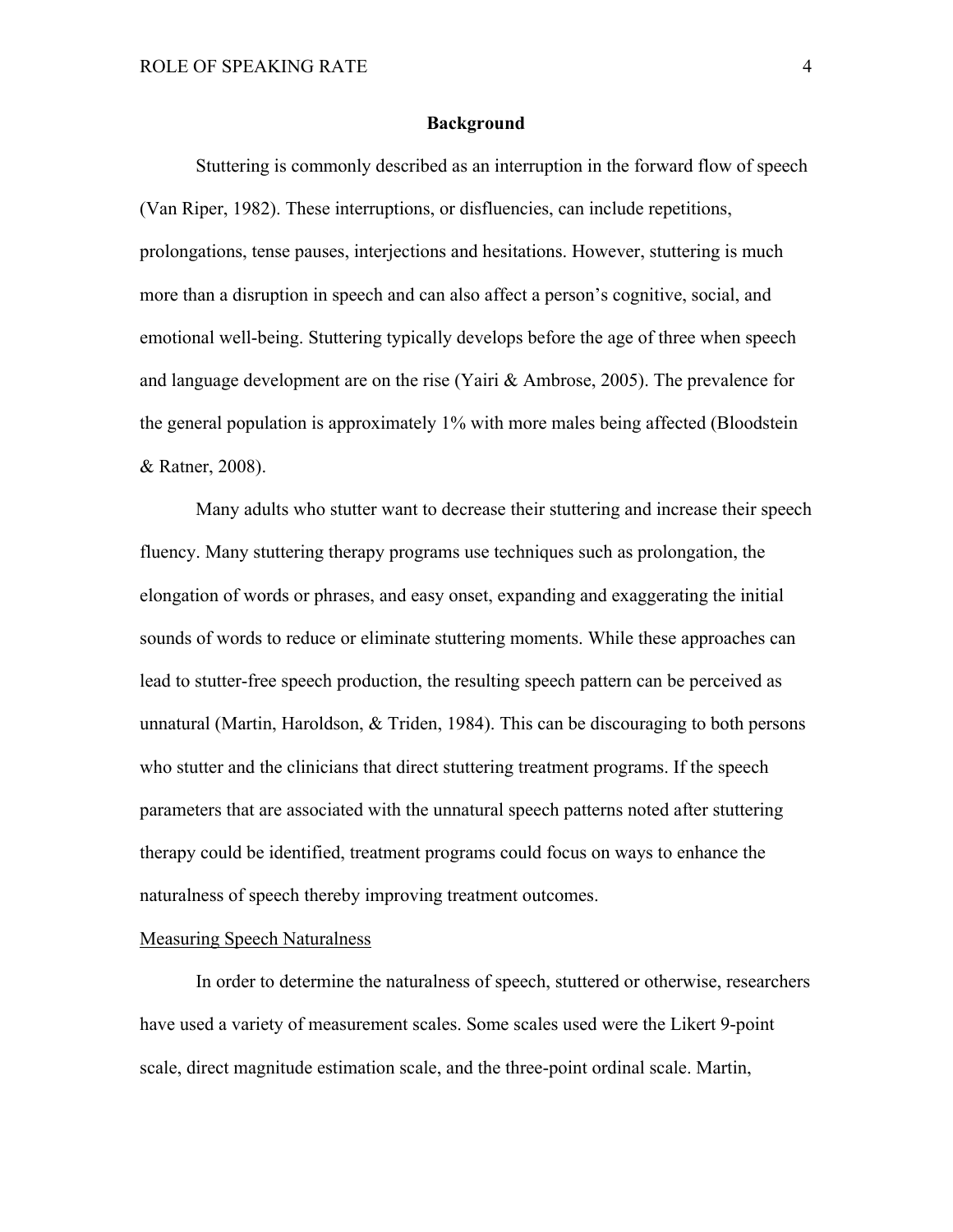## ROLE OF SPEAKING RATE 5

Haroldson, and Triden (1984) created the 9-point scale in an attempt to find the most reliable and consistent way to judge naturalness in persons who stutter. A total of 60 raters (30 sophisticated and 30 unsophisticated) were presented with a horizontal line marked with evenly spaces vertical lines numbered 1 through 9, each corresponding to a degree of naturalness. Marking a 1 on the scale indicated the person's speech was perceived as "highly natural" while marking a 9 meant the speech was "highly unnatural". The listener group made judgments on the naturalness of speech recordings made from 10 people who stutter, 10 people who do not stutter and 10 people who stutter, but using the delayed auditory feedback, a fluency enhancing condition. To make sure the ratings were reliable, the students were asked to come back one to three weeks later to rerate the participants. Overall, Martin el al. found the samples of stuttered speech to be perceived as more unnatural than the speech of adults who do not stutter. Consistency among the listener ratings illustrated the scale created was beneficial for future studies.

The interval scale (Martin et al., 1984) was compared with direct magnitude estimation in a study by Metz, Schiavetti, and Sacco (1990). Direct magnitude estimations were found by first presenting each listener with a speech sample of a person who does not stutter as a stimulus. The students rated the remaining participants relative to the original recording. Results from this study indicated that both direct magnitude estimation and interval scaling were equally suitable for measuring speech naturalness.

Both direct magnitude estimation and interval scaling are problematic because they can be long and exhausting for the listeners. Therefore, Schaeffer and colleagues (Schaeffer and Eichorn, 2001; Schaeffer, 2006) proposed an alternative scaling approach in a study examining the role of sound and sentence duration on ratings of speech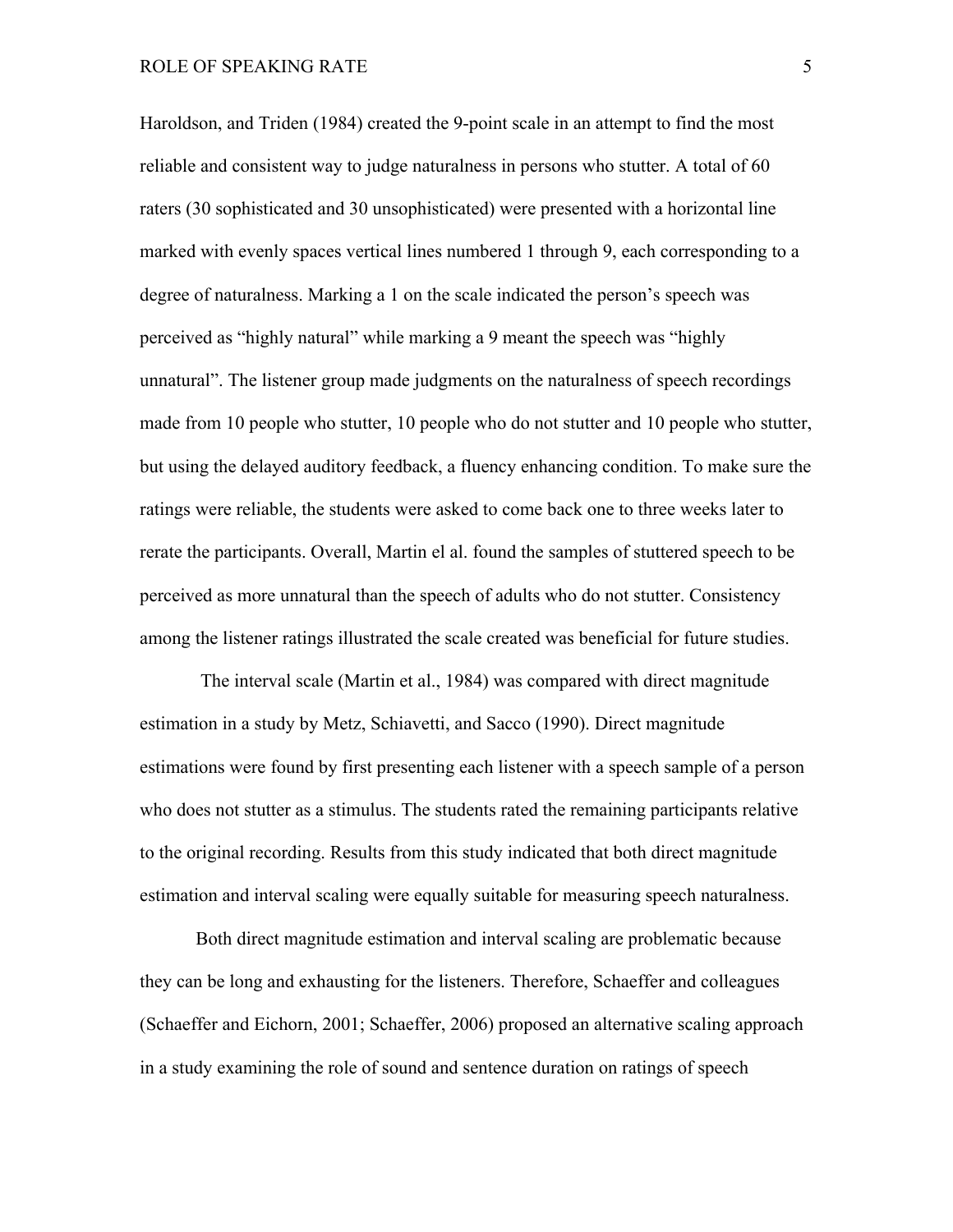## ROLE OF SPEAKING RATE 6

naturalness. Their approach involved the use of a three-point ordinal scale where listeners chose to "Strongly Agree", "Agree", or "Disagree" that the speech sounded natural in hopes of simplifying the listening task. A clear drawback of this approach is that there are only a limited number of possible responses available to the listener.

In summary, a number of studies have concluded that naturalness of speech can be reliably measured. Of the different scaling methods used, the 9-point equal appearing interval scale has been the most consistently used in studies focused directly or indirectly on stuttered speech naturalness.

#### Speech Naturalness and Stuttering Treatment

In addition to examining different approaches for scaling speech naturalness, it is now important to find a possible cause behind each rating. Acoustic analysis of speech has been used to identify correlates of listener naturalness ratings in a group of recently treated adults who stutter and a non-stuttering control group (Metz et al., 1990). The study included 20 adults who stutter who had completed a 5-week residential stuttering treatment program and 20 non-stuttering adults with no signs of hearing or speech disabilities. Since this study focused on fluency shaping, a principal feature of the treatment program was controlling easy voice onset. Speaking samples obtained included an assigned reading passage or a story about a picture shown. Thirty undergraduate students in a speech-language pathology program were asked to rate the naturalness of the speech of treated adults who stutter and the adults who speak fluently. Half of the raters used interval scaling and the other half used direct magnitude estimation to rate the participants' naturalness. A number of acoustic variables were measured including voice onset time and sentence duration. The authors found that voice onset time, a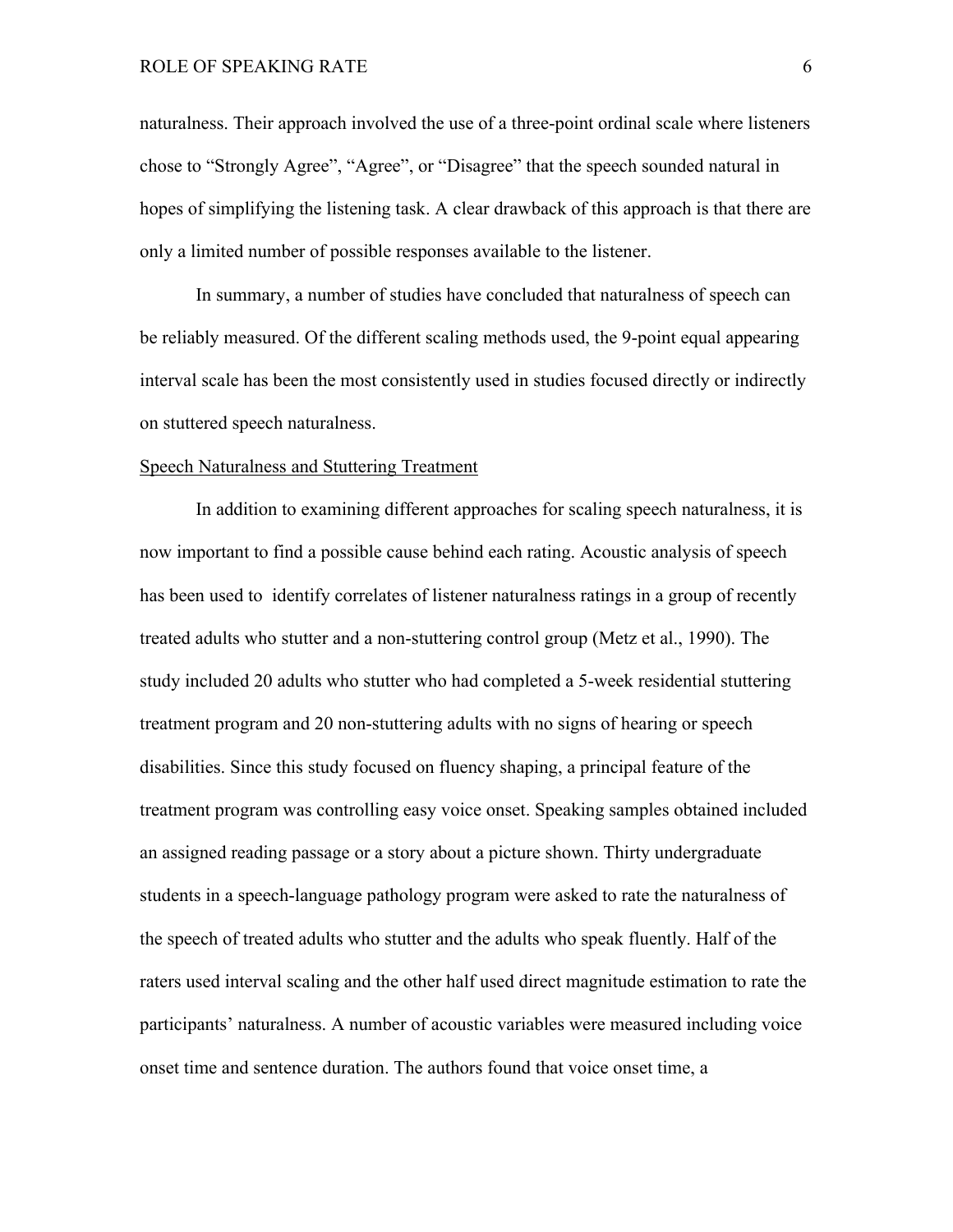measurement of time between the noise burst of a plosive consonant and the voicing of the proceeding vowel, and sentence duration were two acoustic measures that were correlated with listener ratings of speech naturalness. Specifically, voice onset time was significantly correlated with naturalness for oral reading  $(r=0.68)$ , while sentence duration was significantly correlated with naturalness for the picture description task (*r*=. 64). The data from this study indicated that durational variables such voice onset time and sentence duration are correlated with speech naturalness. This is relevant because speech prolongation (i.e. stretching or elongating vowels or words) is one of the most common treatment methods for improving fluency (Schaeffer, 2006).

Onslow, Hayes, Hutchins, and Newman (1992) investigated relations between this therapeutic teaching and speech naturalness. The study included a total of 14 male subjects, half adults who stuttered and half adults who did not. Prior to the study, the adults who stutter were enrolled in a prolonged speech residential treatment program. Undergraduate students served as listeners, rating speech naturalness of the participants on a 9-point scale. Of the two key findings that came out of this study, naturalness ratings for monologue speech were very similar to those of conversational speech, providing evidence that the ratings of one task can predict the ratings of the other. Second, the naturalness ratings of the speech treated adults who stutter was consistently worse than those who did not stutter, a result the authors attributed to a therapy technique used in therapy that focused on prolonging the sounds in each word. However, it should be noted that the authors did not attempt to quantify this conjecture.

The relationship between sound/word prolongation and speech naturalness was directly tested by manipulating the duration of recorded words using a resynthesis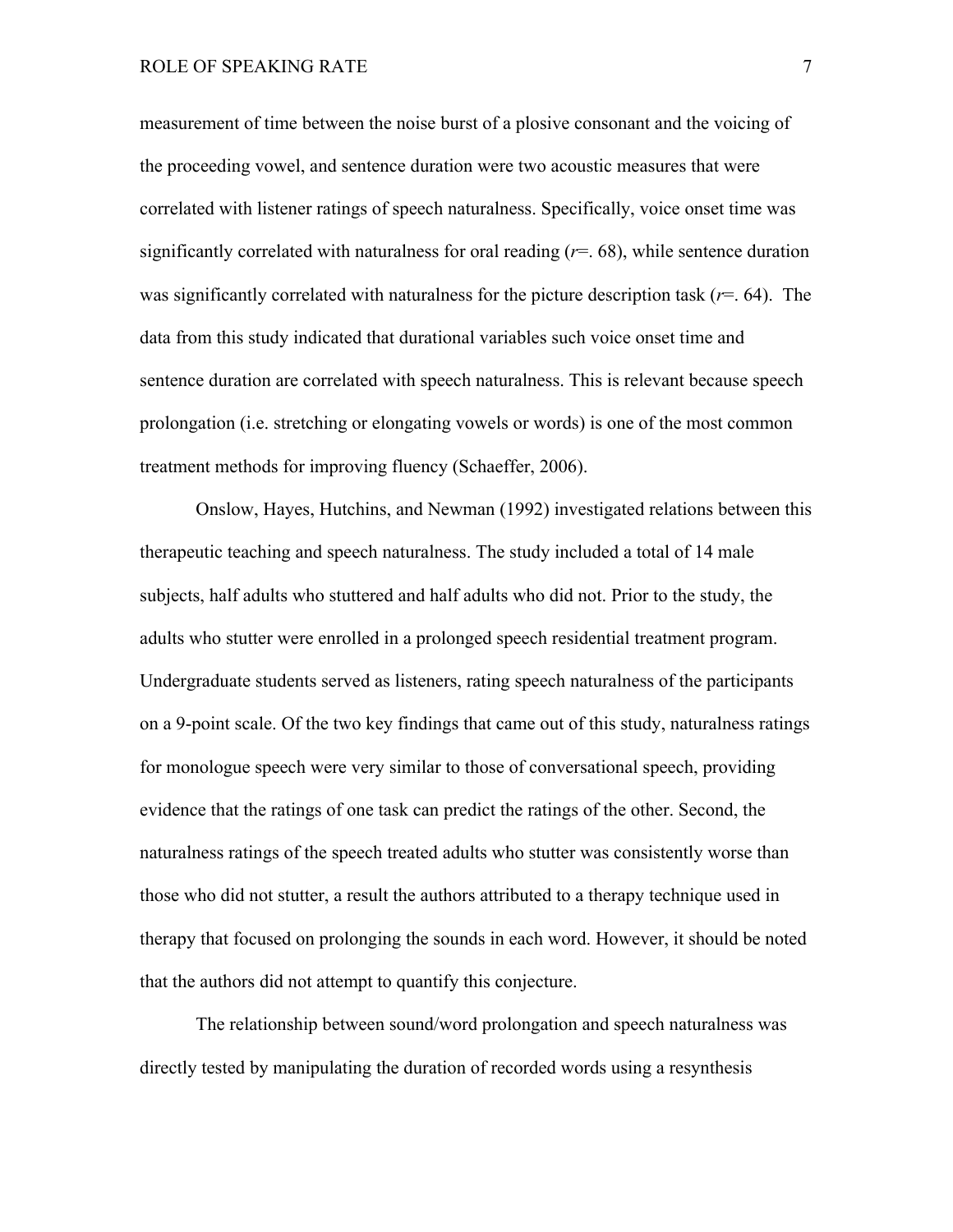technique (Schaeffer & Eichorn, 2001). The goal of the study was to determine the association between vowel duration and listener ratings of naturalness. Twelve, onesyllable words were spoken by a female non-stuttering speaker. The vowel within each word was then resynthesized at the original duration, and prolonged to 150%, 200%, and 250% of the original duration. A large group of college students  $(N= 52)$  served as listeners. None had previous knowledge with stuttering and were told what they will need to do but not the purpose of the study. The subjects were asked to rate the speech samples using the following 3-point scale: Strongly agree the speech is natural, agree the speech is natural, or disagree the speech is natural. Samples were presented in a randomized order. Only 22% of the subjects judged the samples to be natural for the samples prolonged to be 250% of the original duration. At the 200 % of original duration, 52% of listeners rated the speech as natural. At 150% of original duration, 83% of listener rated the speech as natural. The authors concluded that words containing prolonged vowels can be perceived as natural, but that there is a point where the level of prolongation is too great to sound natural for the listener.

Schaeffer and Eichorn (2001) focused their study exclusively on naturalness ratings of single words. It is unclear how these finding might generalize to connected speech. In a follow-up study, Schaeffer (2006) studied the effects of phrase/sentence prolongation on listener ratings of speech naturalness. A total of 60 phrases spoken by a fluent speaker were recorded and resynthesized at a number of durations longer than the original recording. Based on the results of the initial study, the author decided to lower the levels in 20% increments to 150%, 170%, 190%, and 210% of the original duration. Thirty participants with no prior understanding of stuttering or the study being conducted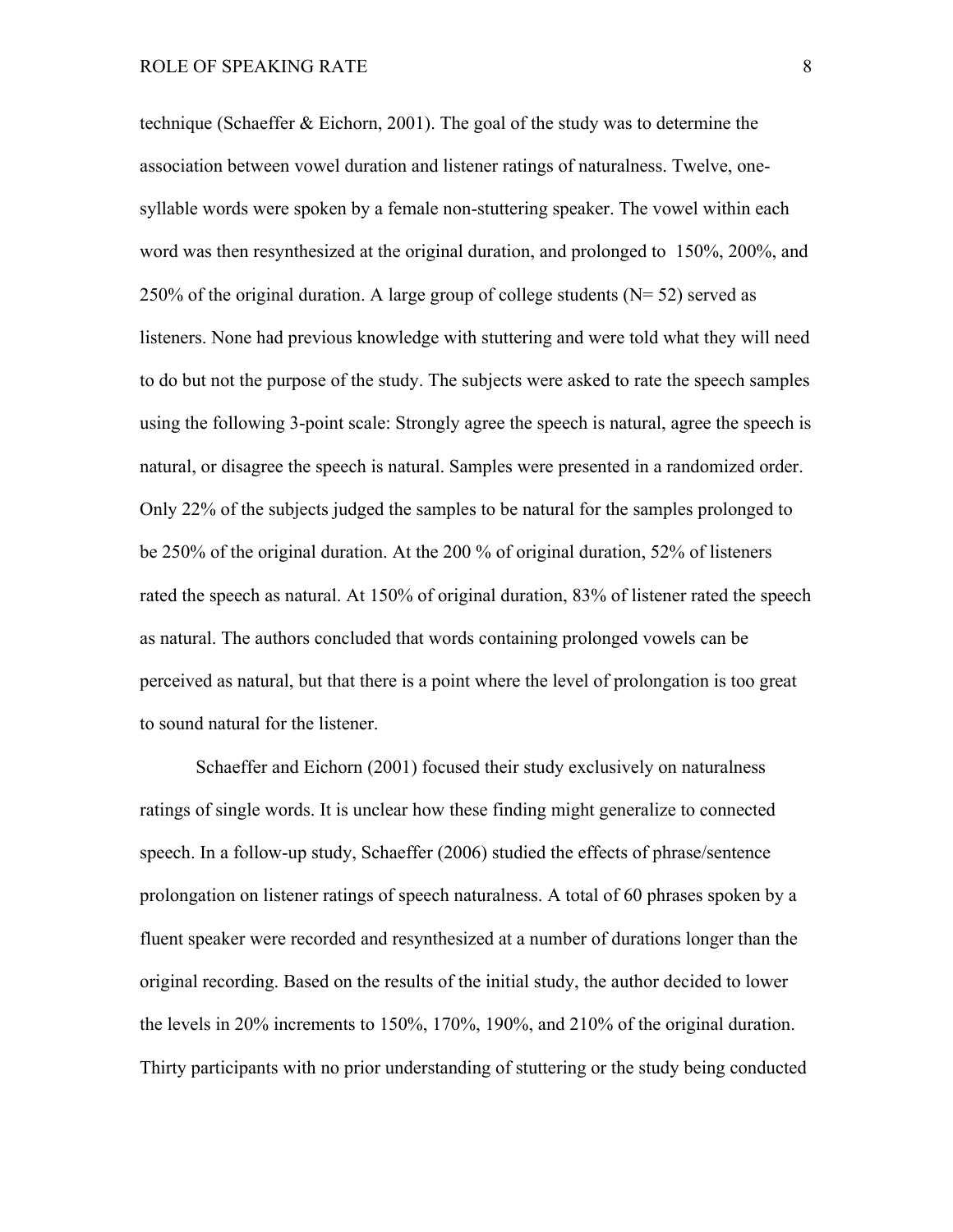served as listeners, rating the samples using the same scale as Schaeffer and Eichhorn (2001). For the 150% prolongation condition, results were very similar to the previous study with more than 80% of the listeners judging the recordings to be natural. When prolongation levels were raised to 210% in the current study, only 10% of listeners agreed that the speech sounded natural. This revealed that there is a distinct difference in how listeners perceive prolonged vowels and words versus prolonged phrases. Because prolonged vowels are surrounded by sounds that are at normal speech rate, it may not be as easy to distinguish as prolonged phrases (Schaeffer, 2006). Researchers also found that prolonged phrases that contained certain words had a higher naturalness rating than those that did not, implying that context plays a role in the perception of naturalness.

In summary, previous studies suggest that measures of speech timing may be correlated with listener ratings of speech naturalness in both adults who stuttering following treatment and in non-stuttered speech that has been artificially altered. The goal of the present study is to further examine the role that acoustic parameters of speaking rate have on the naturalness ratings in a group of adults who stutter just following participation in a stuttering treatment program.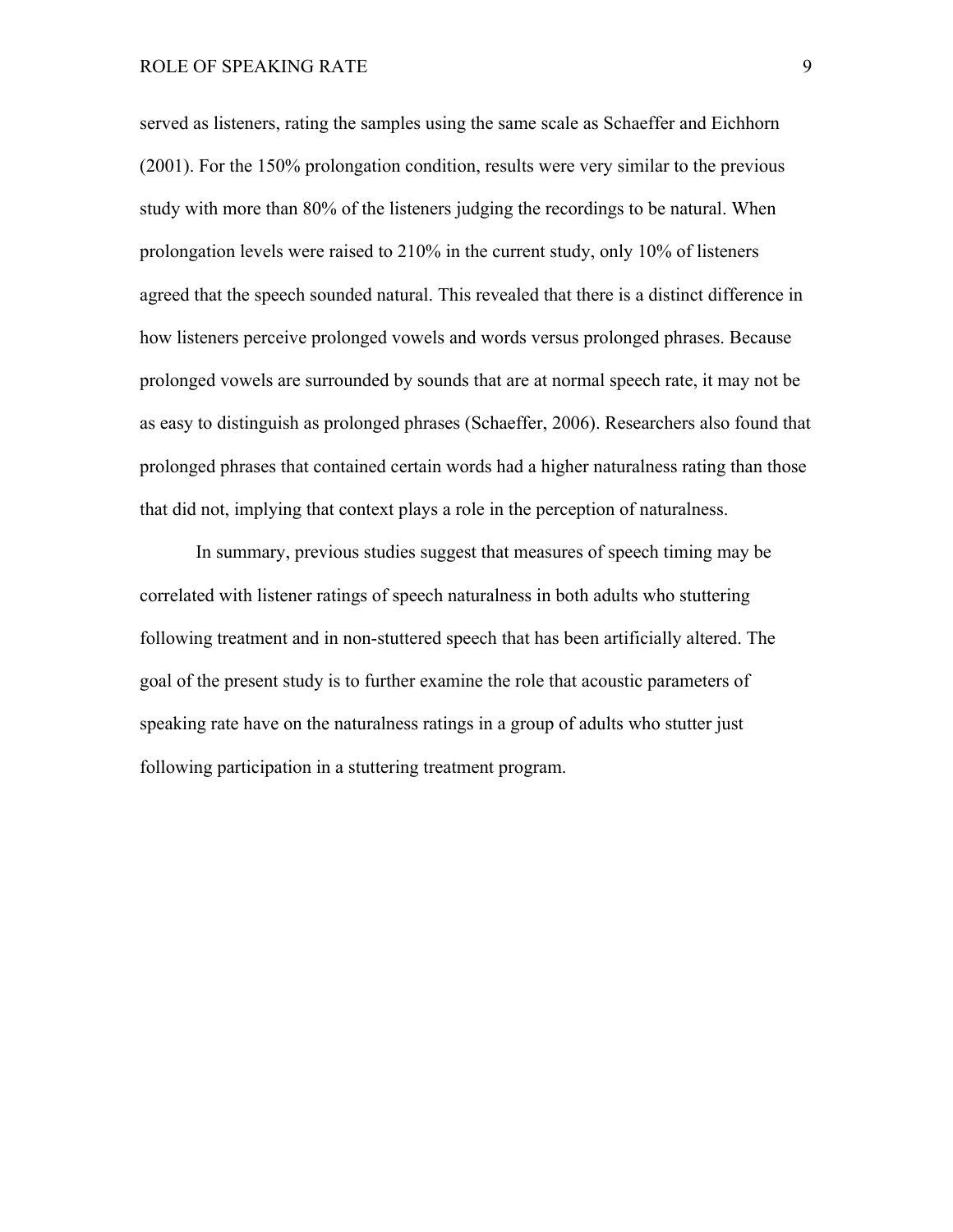#### **Methods**

Participants: Participants were drawn from the Walter Reed-Western Michigan University Stuttering Database. This database includes clinical-behavioral and physiological data obtained on 43 adults who stutter and 43 normally fluent adult speakers. Participants were largely reserve and active duty members of the United States Armed Services. All participants who stutter reported that they had stuttered since childhood and were seeking treatment through the Walter Reed Stuttering Treatment Program. Of the 43 adults who stutter, post-treatment data was available for 33 participants. Three participants had incomplete datasets and were excluded. One participant exhibited a strong foreign accent that was judged to interfere with the speech naturalness ratings. As a result, total of 29 participants were included in the present study. Of the participants used in this study, the mean age was 25 years, 10 months with a range of 24. Twenty-seven of the participants were male and two were female. Four participants reported English was their second language and two participants had previously attended the treatment program within the last two years.

Treatment Program: The treatment program was one-month long, intensive, group-based fluency shaping program. The program was split into three parts. The first part concentrated on the nature of speech, characteristics associated with stuttering, as well as the feelings related to stuttering. Part two, which took the largest amount of treatment time, focused on learning a set of fluency enhancing speech targets including abdominal breathing, increased breath support, easy phonatory onset, continuous phonation, and how to use phrasing. Many of these were established through the use of the computeraided fluency enhancing training (CAFET) program (Gobel, 1988). The computer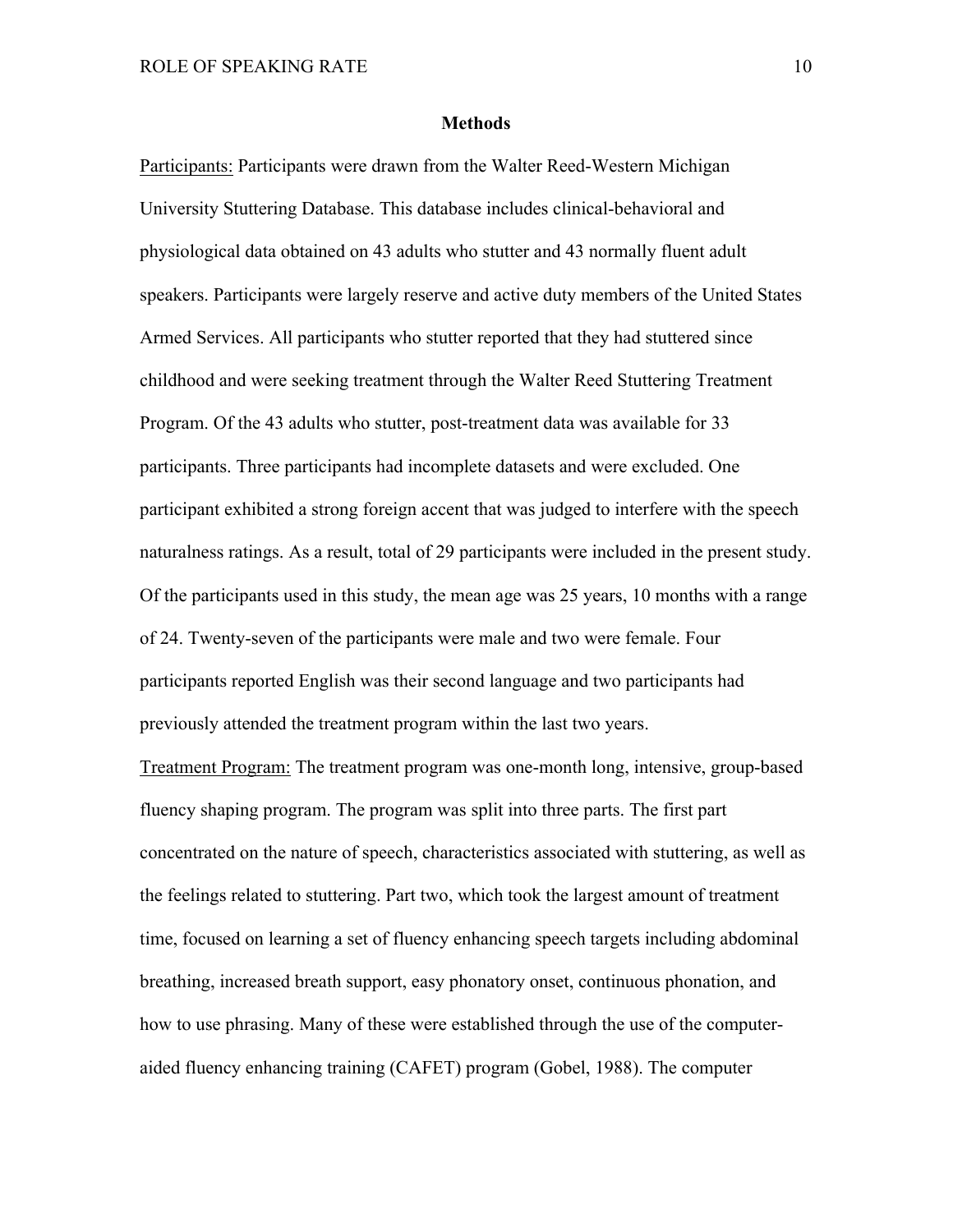program provided biofeedback to participants on both respiratory and voice-acoustic characteristics. To ensure reliable and consistent use of the CAFET program, a speechlanguage pathologist monitored all treatment sessions.

Data Collection: All behavioral analyses and listener ratings were based on studio quality video recordings of monologue, reading passages, and telephone calls made by each participant.

Stuttering Severity: The Stuttering Severity Instrument (SSI-3) was used to assess stuttering severity before and after treatment participation. SSI-3 items were scored by two certified speech-language pathologists, highly familiar with stuttering. A consensus judgment approach was used and required that judges agree on instances of stuttering or associated behaviors. To ensure reliability, judges reviewed the videotapes and original score sheets 6 months following the study, discussing and addressing any disagreements arisen.

Speech Naturalness Ratings: Speech naturalness was assessed using a 9-point interval scale ranging from highly natural (1) to highly unnatural speech (9) (Martin et al., 1984). Listeners consisted of three separate groups of students enrolled in a university speech and hearing program. Each group was comprised of approximately 20 listeners and each group rated a different set of video samples. One-minute video segments from each participant's monologue, reading, and telephone call recordings were presented in a randomized order. Individual video segments were rated by multiple listeners allowing the determination of inter-rater reliability. The intraclass correlation coefficients for each of the listener groups were 0.98, .97 and 0.95, suggesting good reliability. This study used the mean naturalness ratings from across the entire listener pool.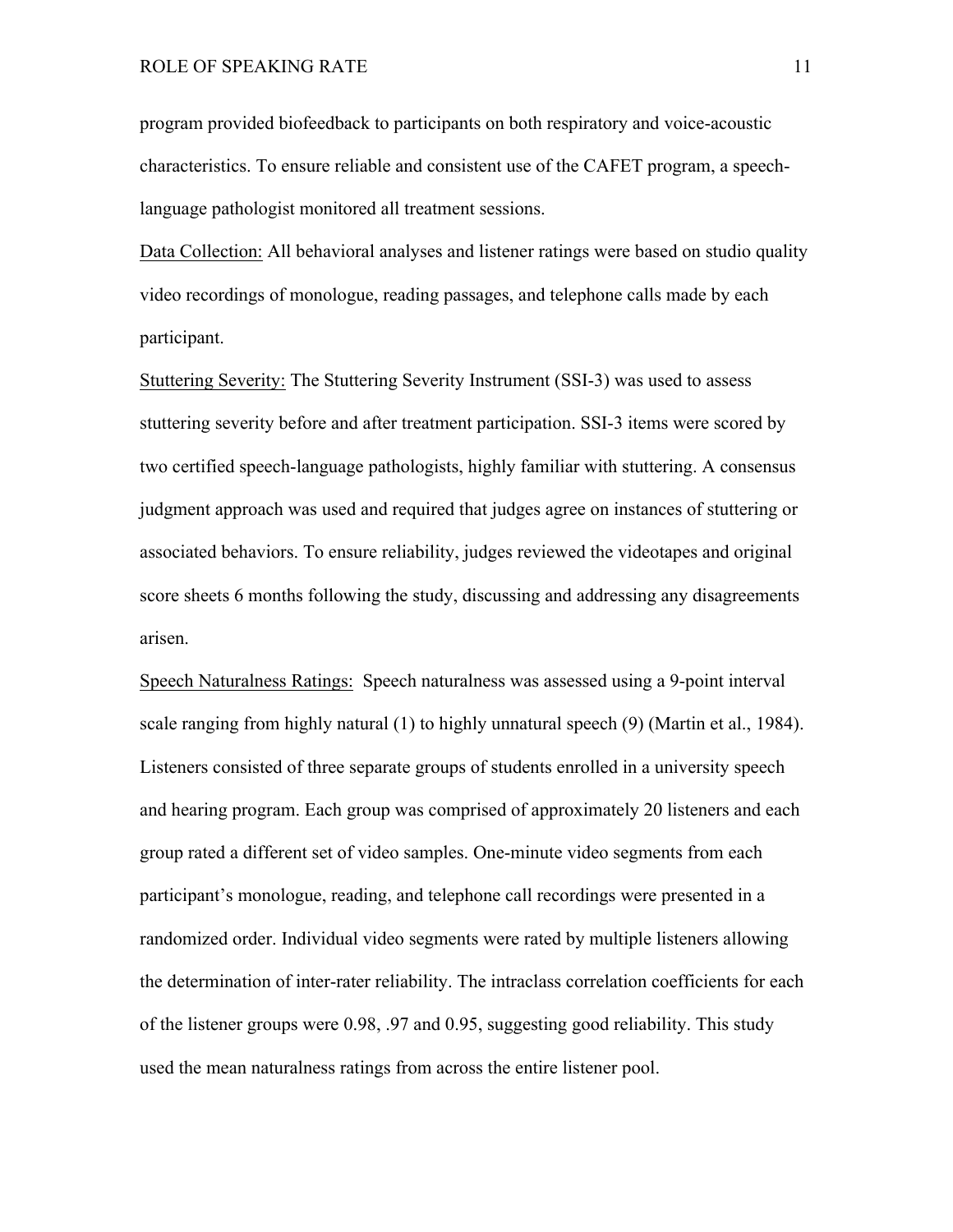Acoustical Analysis: For this current study, the acoustic analyses were performed on the reading samples. Reading samples were selected because they yield a consistent task across all participants. A transcript of the reading passage is in Appendix A. The audio portion of the audio-video recording was extracted using *Audacity*, an audio-editing software suite, and saved as an uncompressed audio file.

TF32, an acoustic analysis software package was used to display audio samples. A synchronous waveform and a wide-band spectrogram display were used to examine the samples and determine the onset and offset of spoken phrases. Time values were identified at the beginning and cessation of the acoustical energy of each phrase. Pauses were found by looking for gaps in speech-related acoustical energy greater than 250 milliseconds in the sample. Once all speech and pause time was marked with TF32, a syllable count was taken of the reading passage for that particular sample. The following measures were then derived (See also Appendix B):

Speech rate: total number of syllables/(articulation time + pause time)

Articulation rate: total number of syllables/(articulation time)

Average pause duration: total pause time/total number of pauses Statistical Analysis: Simple correlation was used to determine the association between the key behavioral and acoustic measures.

Reliability: Inter-rater reliability was found by having a student retest 3 samples of the acoustic analyses using the steps located in Appendix B. The mean speech rate found by the student was  $\bar{x}=3.05$  while the mean speech rate found by the researcher was  $\bar{x}=2.93$ . The student's articulation rate was 4.56 syllables/second and the researcher's was found to be 4.35 syllables/second. The student's mean pause duration was 961 msec and the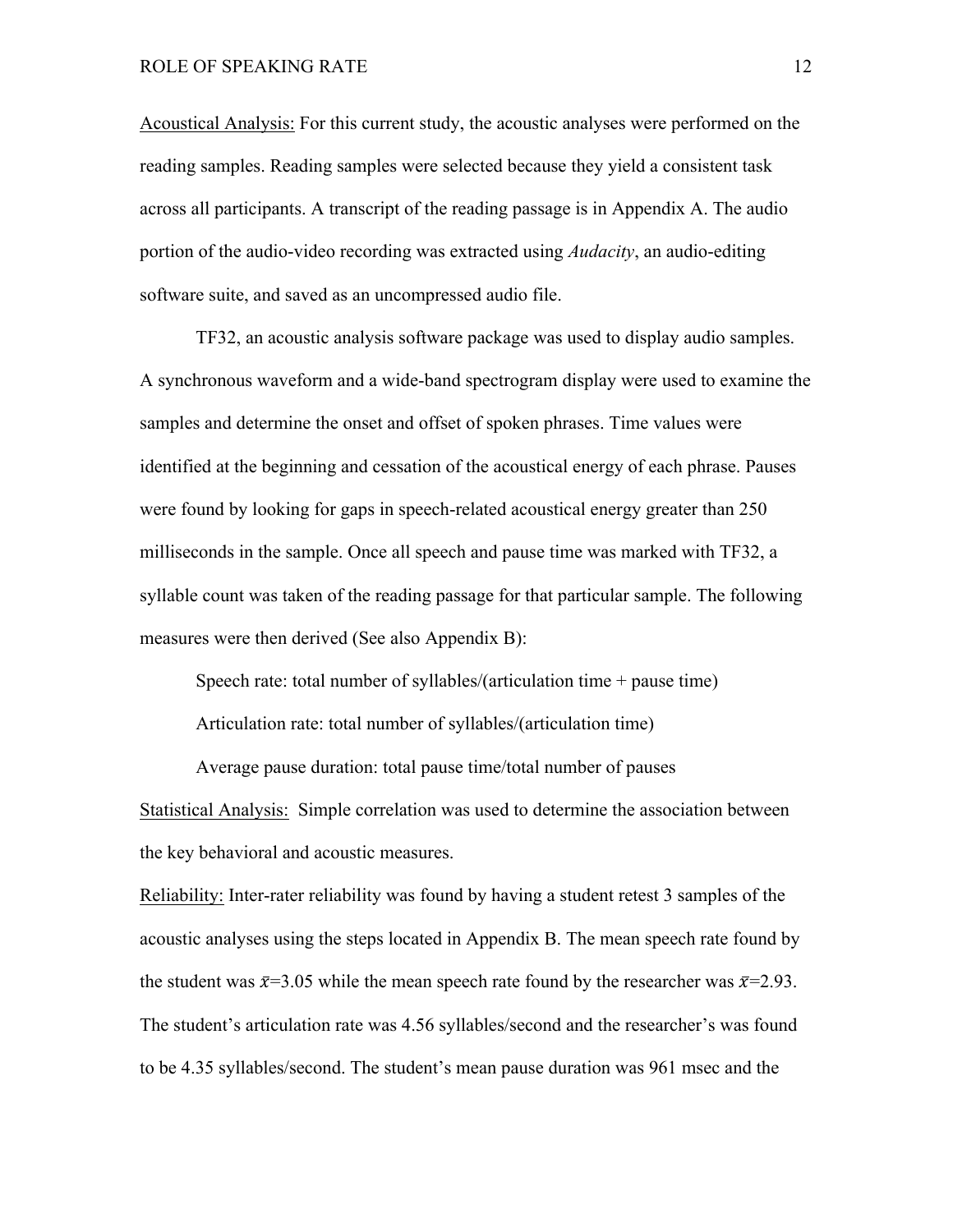researcher's was 952 msec. For the second sample, the student's mean speech rate, as well as the researchers, was 2.50 syllables/second. The student's articulation rate was 3.63 syllables/second and the researcher's was 3.56 syllables/second. The student's mean pause duration was 1618 msec and the researcher's was 1544 msec. Lastly, in sample three, the student's mean speech rate was 3.42 syllables/second and the researcher's was 3.41 syllables/second. The student's articulation rate was 4.58 syllables/second and the researcher's was 4.38 syllables/second. The student's mean pause duration was 620 msec and the researcher's was 540 msec. Results show a significant similarity between the two data sets.



**Figure 1.** A broad-band spectrogram slice displaying pause boundaries and the onset and offset of speech.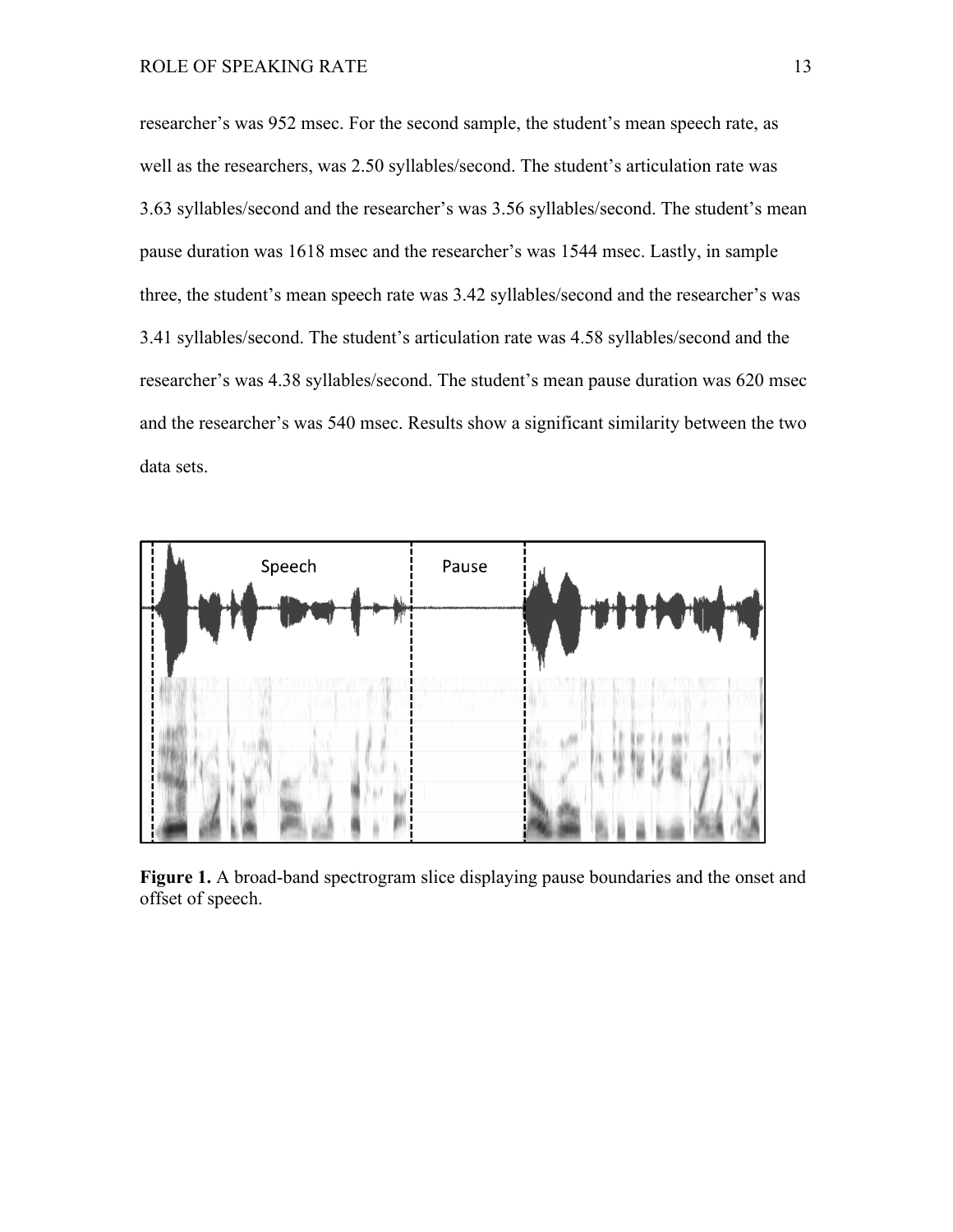# **Results**

## Descriptive Statistics:

Table 1 summarizes the group means, medians, standard deviations, minimum, maximum and the range for the key behavioral and acoustic measures. Stuttering severity was estimated using the SSI-3 score. All participants in the study exhibited a drop in SSI-3 scores following treatment. SSI-3 scores pre-treatment ( $\bar{x}$ =25.4, range 18) were higher than post-treatment ( $\bar{x}=9.20$ , range 20) consistent with reduced frequency of disfluency.

Post-treatment naturalness ratings had an mean score of 3.2 (range 1.65 to 6.14). The mean speaking rate among participants was 3.14 syllables/second (range 1.93 to 4.40 syllables/second). Articulation rate had a mean of 4.43 syllables/sec (range 3.56 to 5.55 syllables/sec). The last speech parameter found was pause duration with an mean of 966 msec (range 499 to 1754 msec.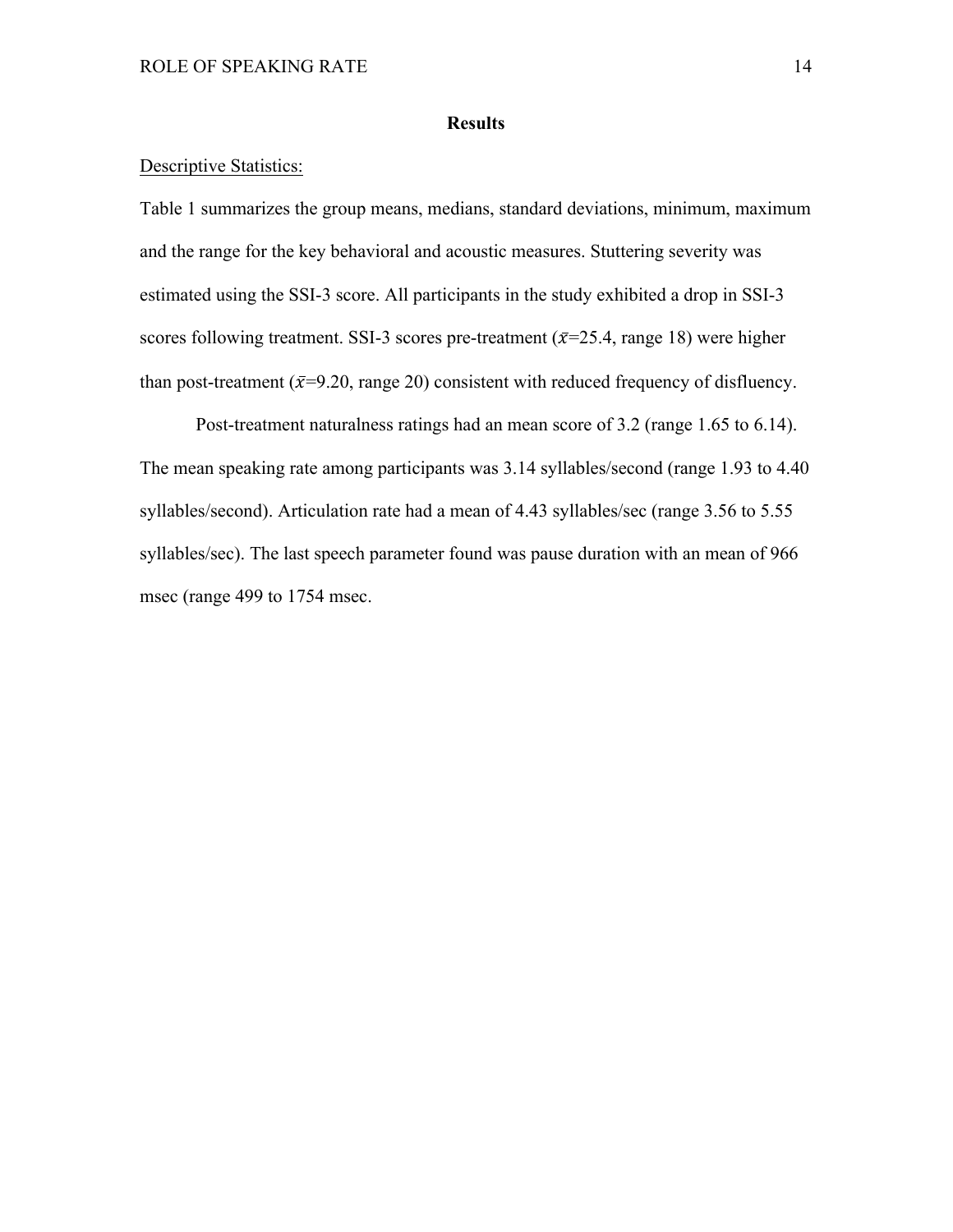| <b>Measure</b>                                 | Mean | <b>Median</b> | <b>Standard</b><br><b>Deviation</b> | Min          | <b>Max</b> | Range |
|------------------------------------------------|------|---------------|-------------------------------------|--------------|------------|-------|
| $SSI-3$<br><b>Pre-Treatment</b>                | 25.4 | 25            | 5.28                                | 17           | 35         | 18    |
| $SSI-3$<br><b>Post-Treatment</b>               | 9.2  | 9             | 4.77                                | $\mathbf{0}$ | 20         | 20    |
| <b>Naturalness</b><br><b>Post-Treatment</b>    | 3.2  | 2.8           | 1.28                                | 1.65         | 6.14       | 4.49  |
| Speech rate<br>(Syllables/sec)                 | 3.14 | 2.9           | 0.62                                | 1.93         | 4.40       | 2.46  |
| <b>Articulation</b><br>Rate<br>(Syllables/sec) | 4.43 | 4.38          | 0.53                                | 3.56         | 5.55       | 1.92  |
| <b>Pause Duration</b><br>(msec)                | 966  | 952           | 333                                 | 498          | 1754       | 1255  |

**Table 1.** Mean data of both behavioral and acoustic measures including Stuttering Severity Index (SSI-3) pre- and post-treatment, naturalness ratings post-therapy, speech rate post-treatment, articulation rate post-treatment, an pause duration post-treatment.

Table 2 provides the correlation coefficients between post-treatment naturalness scores and three acoustic variables (articulation rate, speech rate, and pause duration). Figure 2 shows the relationship between speech rate and speech naturalness ratings. As speech rate increases, naturalness ratings decrease (speech is rated as more natural). A statistically significant negative, correlation was found between naturalness ratings and speech rate (*r*=.46, *p*=.01). Figure 3 shows the relationship between speech naturalness ratings and articulation rate. As articulation rate increases, naturalness scores decrease (more natural). A statistically significant negative correlation was found between speech naturalness and articulation rate ( $r=53$ ,  $p=.003$ ). Figure 4 shows the relation between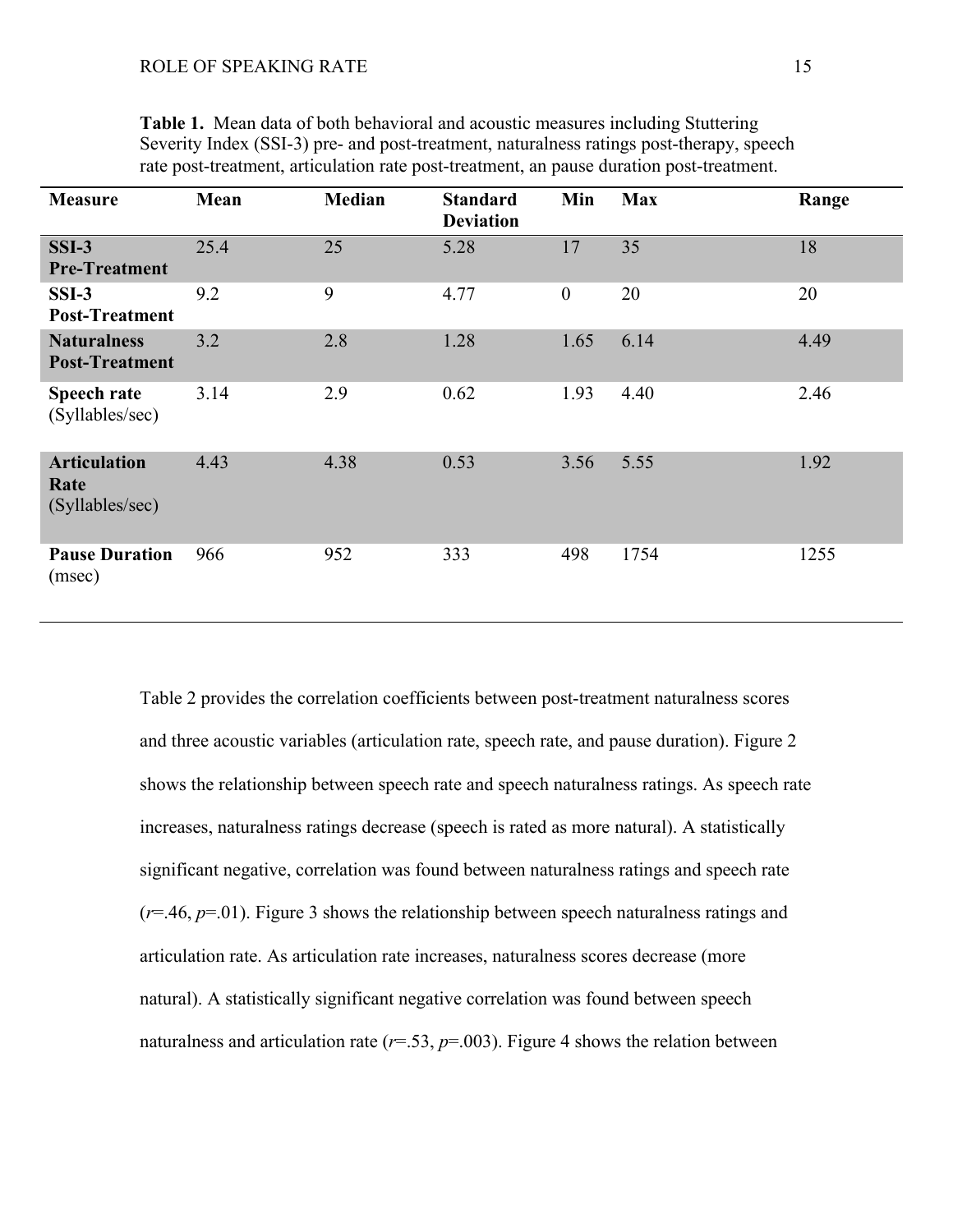speech naturalness ratings and mean pause time. A non-significant correlation was found between these two variables (*r*=.30).

Table 3 summarizes the correlation coefficients between post-treatment SSI-3 scores and acoustic measures of speech rate, articulation rate, and pause duration. Figure 5 shows the relationship between post-treatment SSI scores and speech rate. As the rate of speech increases, post-treatment SSI scores increase. A significant positive correlation was found between speech rate and post-treatment SSI scores (*r*=.49, *p*=.008). Figure 6 shows a relationship among post-treatment SSI scores and articulation rate. As articulation rate increases, post-treatment SSI scores increase as well. A significant, positive correlation was found between the two variables  $(r=.42, p=.02)$ . Lastly, Figure 7 displays the relationship between post-treatment SSI scores and pause duration. As pause duration decreases, the post-treatment SSI scores increase. A significant, negative correlation was found between pause duration and post-treatment SSI scores  $(r=.44, p=.02)$ .

|                          |         |      | $p$ -value |
|--------------------------|---------|------|------------|
| <b>Speech Rate</b>       | $-0.46$ | 0.22 | 0.01       |
| <b>Articulation Rate</b> | $-0.53$ | 0.29 | 0.003      |
| <b>Pause Duration</b>    | 0.30    | 0.09 | NS         |

Table 2. Correlations between post-treatment naturalness ratings and measures of speech rate, articulation rate, and pause duration.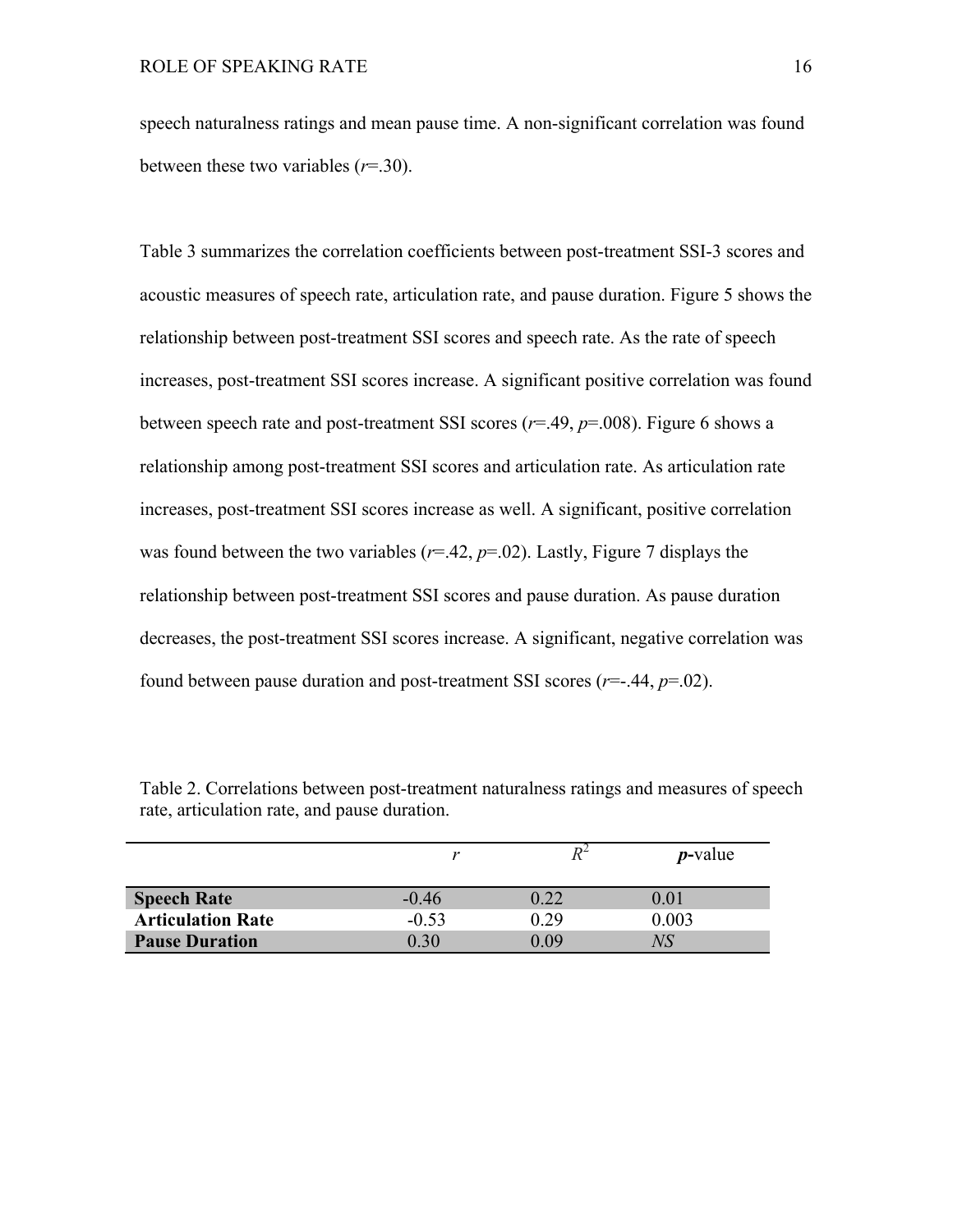|                          |       |      | <i>p</i> -value |
|--------------------------|-------|------|-----------------|
| <b>Speech Rate</b>       | 0.49  | 0.23 | 0.008           |
| <b>Articulation Rate</b> | 0.42  | 0.18 | 0.02            |
| <b>Pause Duration</b>    | $-44$ | 0.20 | 0.02            |





Naturalness Ratings

Figure 2. Speech Rate is plotted against post-treatment naturalness ratings. *r*=-.46, *p*=.01.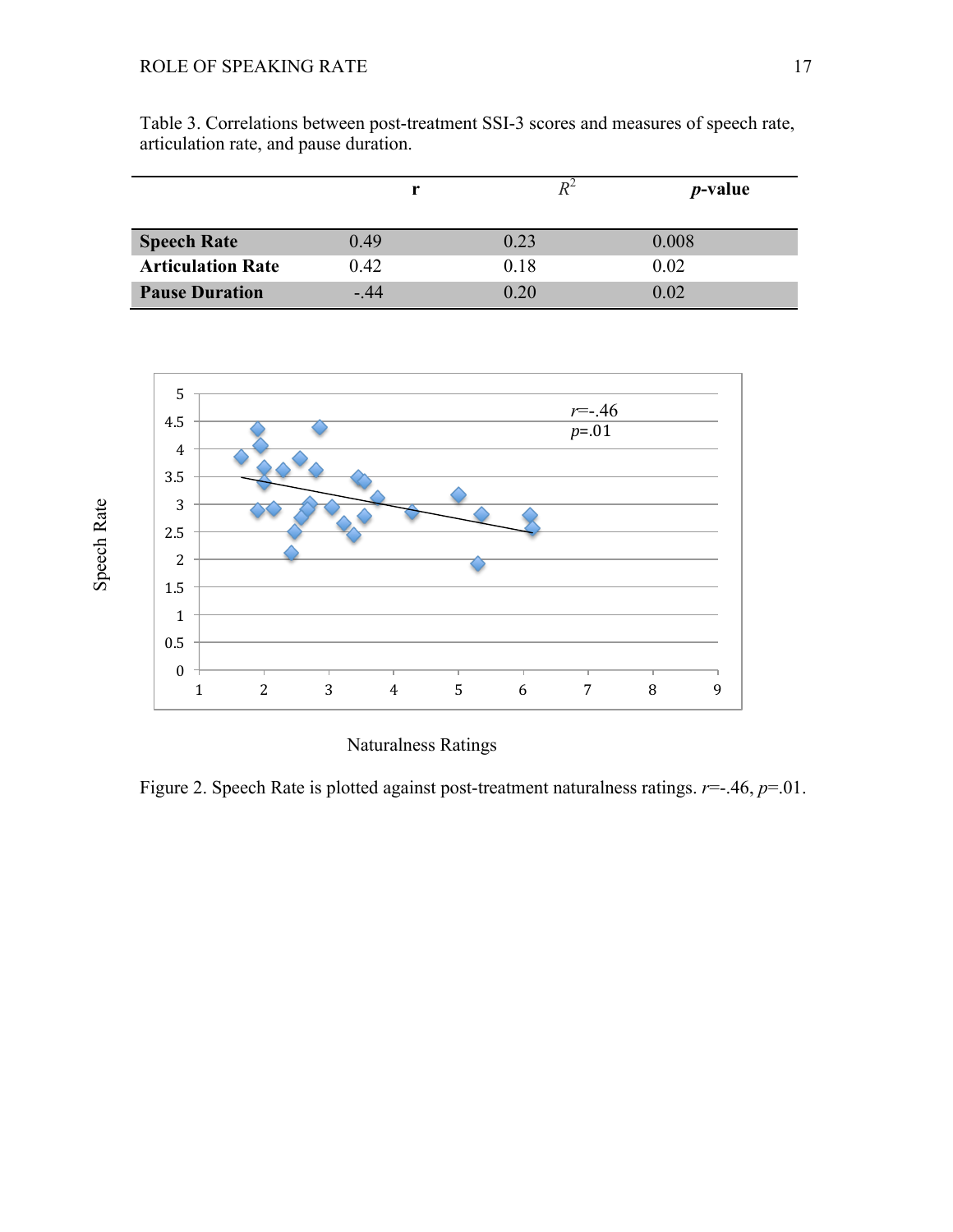Articulation Rate Articulation Rate



Naturalness Ratings

Figure 3: Articulation rate plotted against post-treatment naturalness ratings. *r*=-.53, *p*=.003.



# Naturalness Ratings

Figure 4: Mean pause duration plotted against post-treatment naturalness ratings. *r*=.30, *NS*.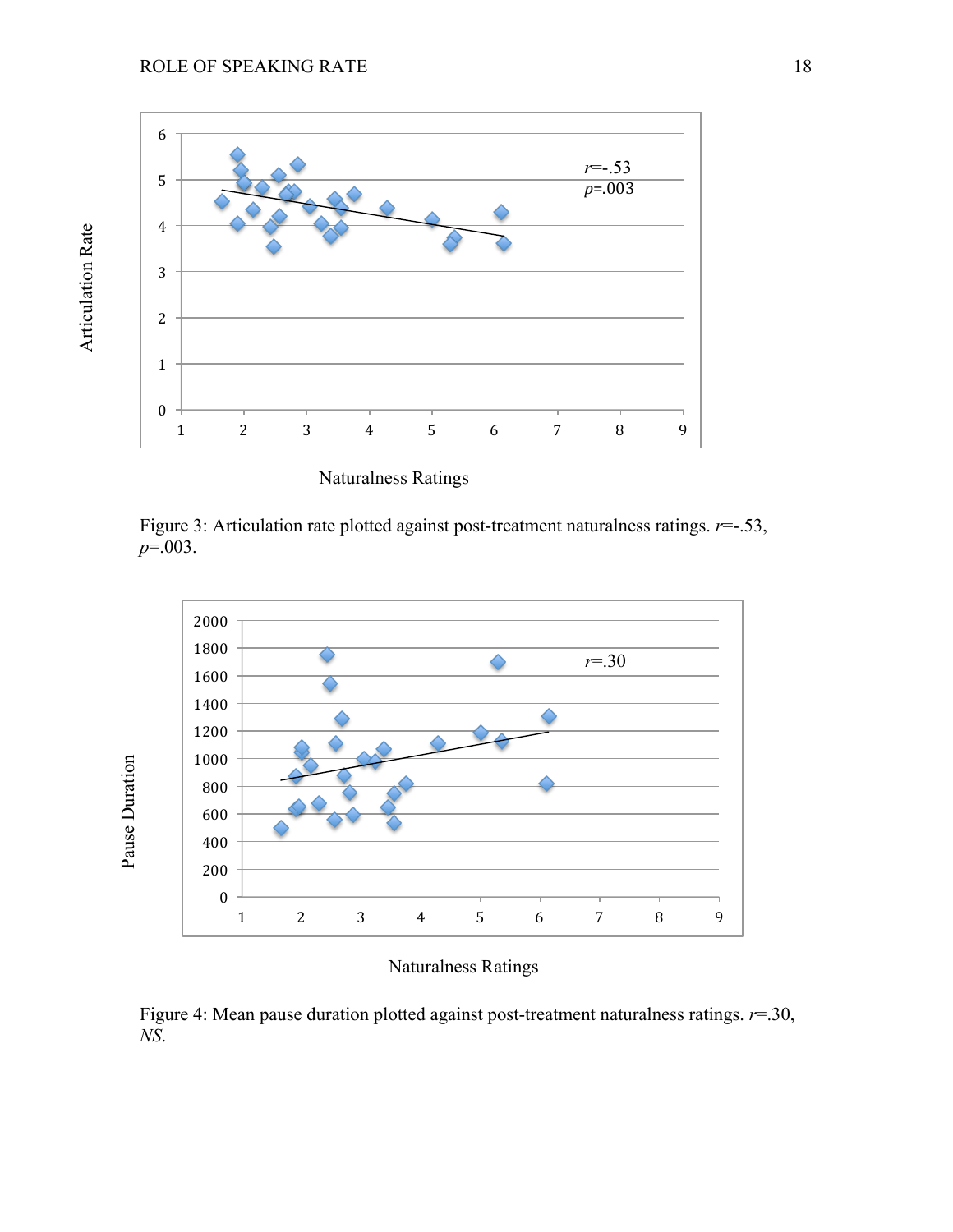

Post-treatment SSI Scores

Figure 5. Speech Rate plotted against post-treatment SSI-3 scores. *r*=.49, *p*=.008.



Post-treatment SSI Scores

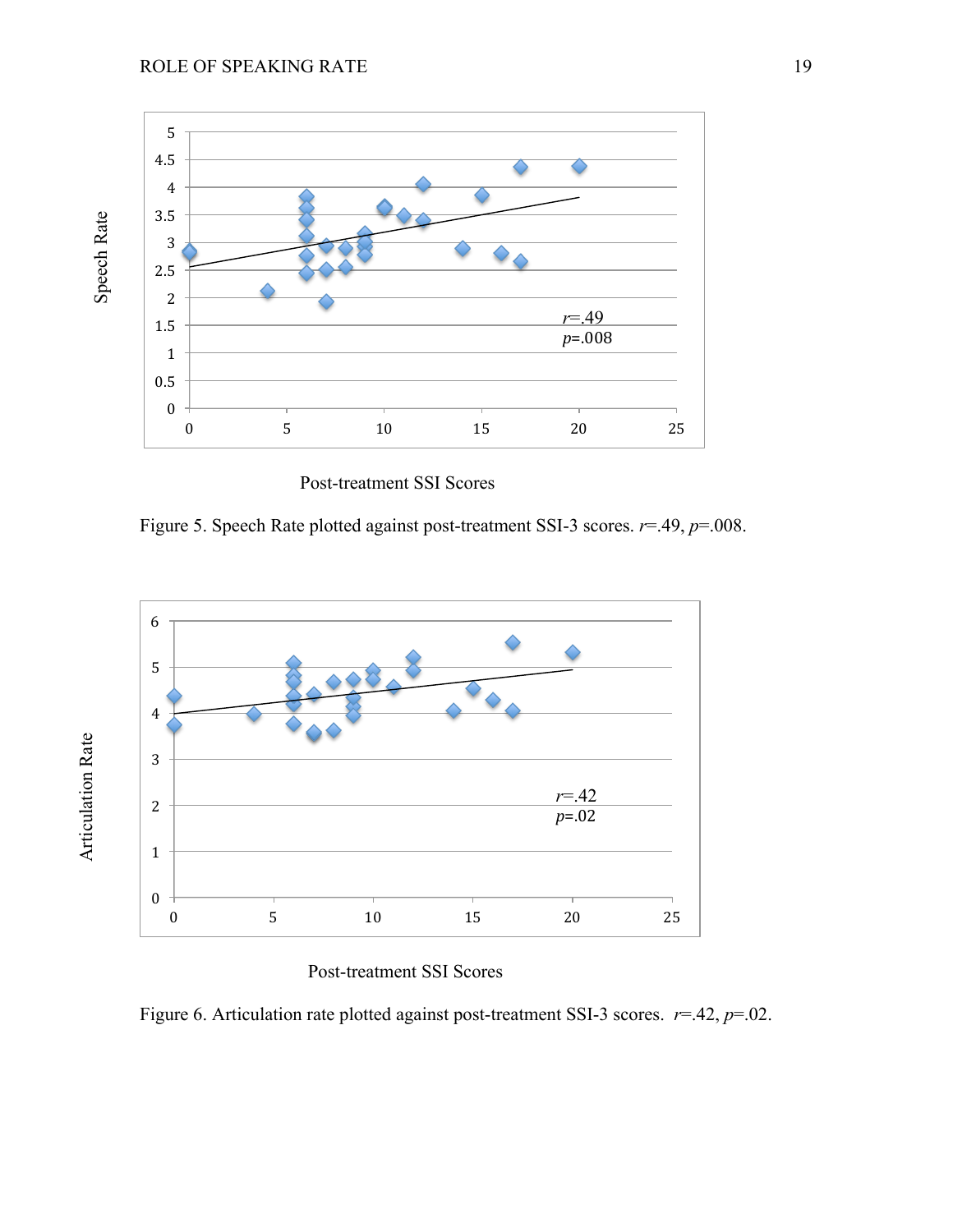

Post-treatment SSI Scores

Figure 7. Mean pause duration plotted against post-treatment SSI-3 scores. *r*=-.44, *p*=.02.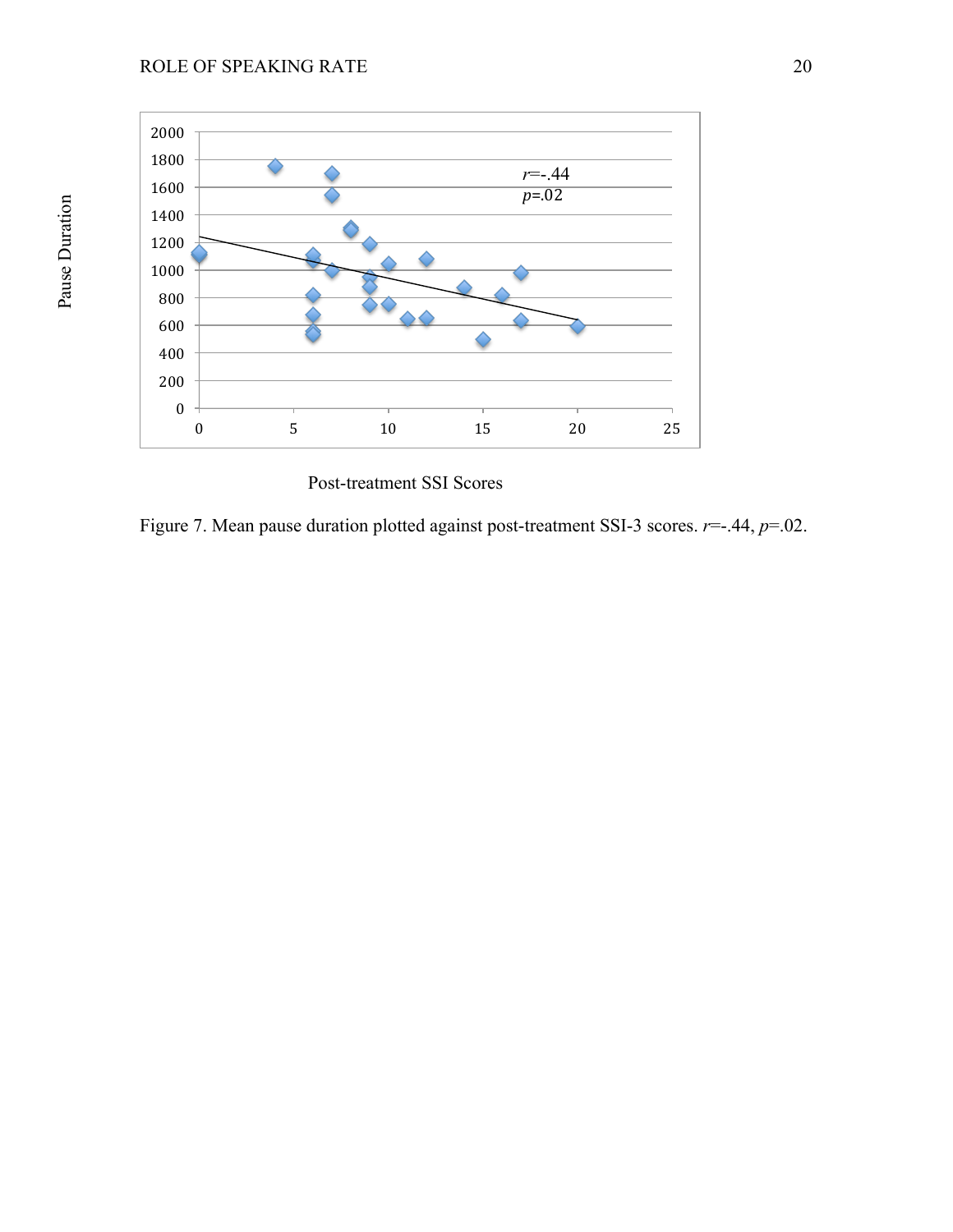### **Discussion**

As previously mentioned, prolongation is a common technique used during stuttering therapy that decreases speech rate. The purpose of this study was to determine if acoustic measures of speaking rate such as articulation rate and pause time, were associated with post-treatment naturalness ratings of adults who stutter. When comparing speech rate to naturalness ratings, it was found that as the speaking rate decreased, the listeners' ratings of naturalness got worse. Listeners may be associating slow speaking rate with unnatural sounding speech. This supports the findings of Metz et al. (1990), Schaeffer (2006) and Onslow et al. (1992) who concluded that prolongation leads to unnatural sounding speech.

Another factor that decreases rate of speech is pause duration. The longer the pause, the slower the speaking rate. While there was a trend for longer pauses to be associated with more unnatural sounding speech, there was not a significant correlation between pause duration and naturalness ratings. Duration of pauses seems have less influence on listener perception of naturalness than the overall rate of speech. Another noteworthy finding was between naturalness ratings and articulation rate. Articulation rate is simply the rate of speech, excluding the pauses. Even though the correlations of speech rate and articulation were very similar, articulation rate was slightly stronger. Because articulation rate is the only variable that omits pauses, listener judgements could be relying more heavily on changes in the manner in which the speaker control timing of articulation rather than timing of pauses..

When comparing speech rate to post-treatment SSI scores, as speech rate increased, post-treatment SSI scores increased as well. Since many therapy programs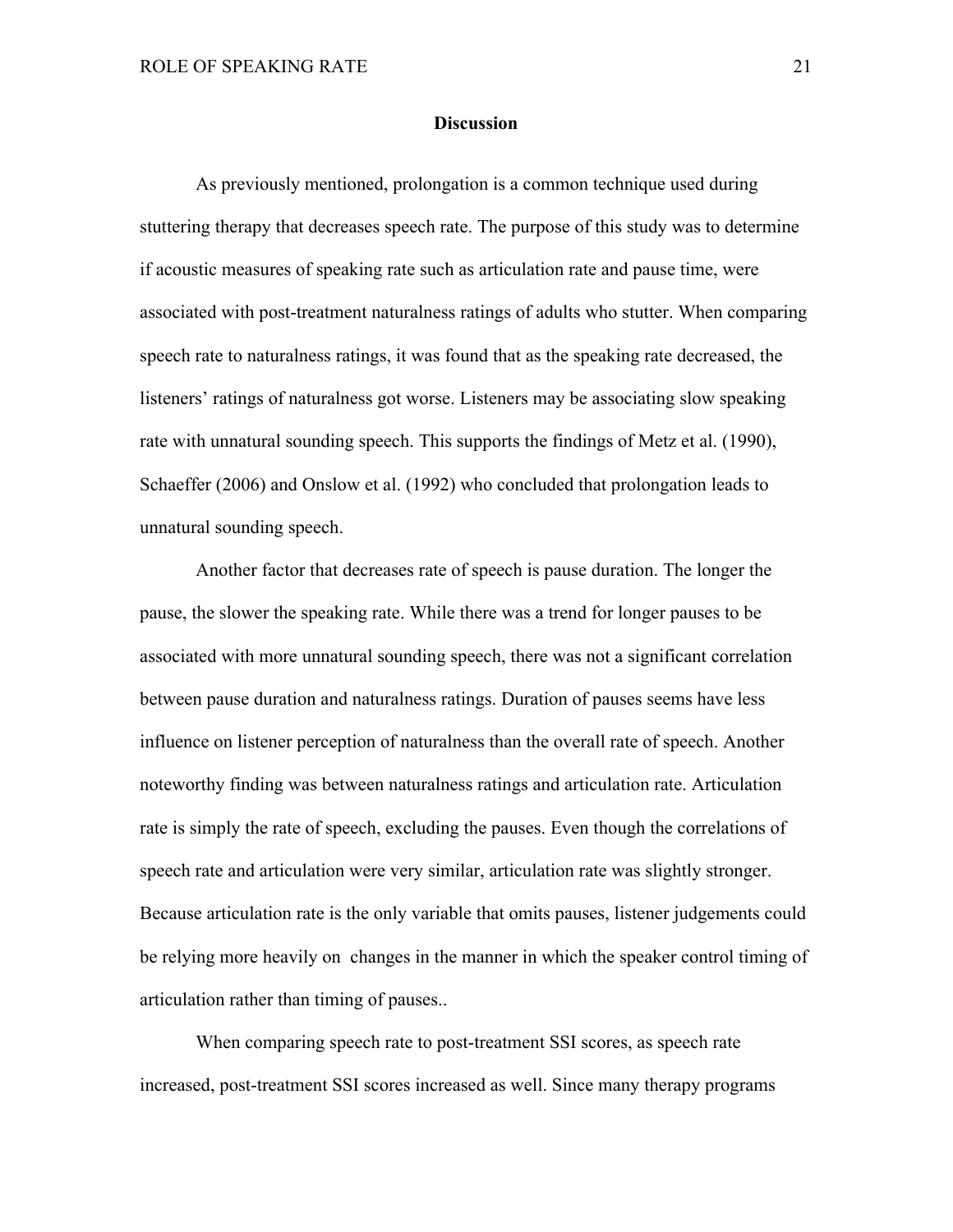focus on techniques that decrease speech and articulation rate, it would make sense that an increase in rate would lead to worse SSI scores. However, increased speech rate has been associated with improved naturalness scores among participants. This could mean that listeners pay more attention to the rate of the speech than to the stuttering associated with it. A similar comparison was found between post-treatment SSI scores and articulation rate. As articulation rate increased, so did the severity of the stuttering. As previously discussed, naturalness scores improved when articulation rate was increased. Once again, listeners are more likely to ignore the severity of the stuttering as long as the articulation rate increased. Lastly, a negative correlation was found between posttreatment SSI scores and pause duration. The longer the duration of the pause, the better the post-treatment SSI scores. However, the longer the pause, the greater chance they will be perceived as sounding unnatural. This could mean that pauses alone are not the strategy to adopt.

One limitation of the study was that acoustic measures were made on reading passaged but naturalness ratings were made on monologue samples. Another limitation was the small sample size used and the gender imbalance. There were far more male participants than female.

Onslow et al. (1990) and Schaeffer (2006) identified prolongation levels that sounded unnatural, it might be of interest to find how long a pause can be before it is perceived as unnatural. Also, another variable that should be considered in future research is the quantity and location of the pauses in each sample. A sample with an abundance of short pauses or one with a few long pauses could be a predictor of speech naturalness. In addition, there are appropriate times for pauses during speech. Placing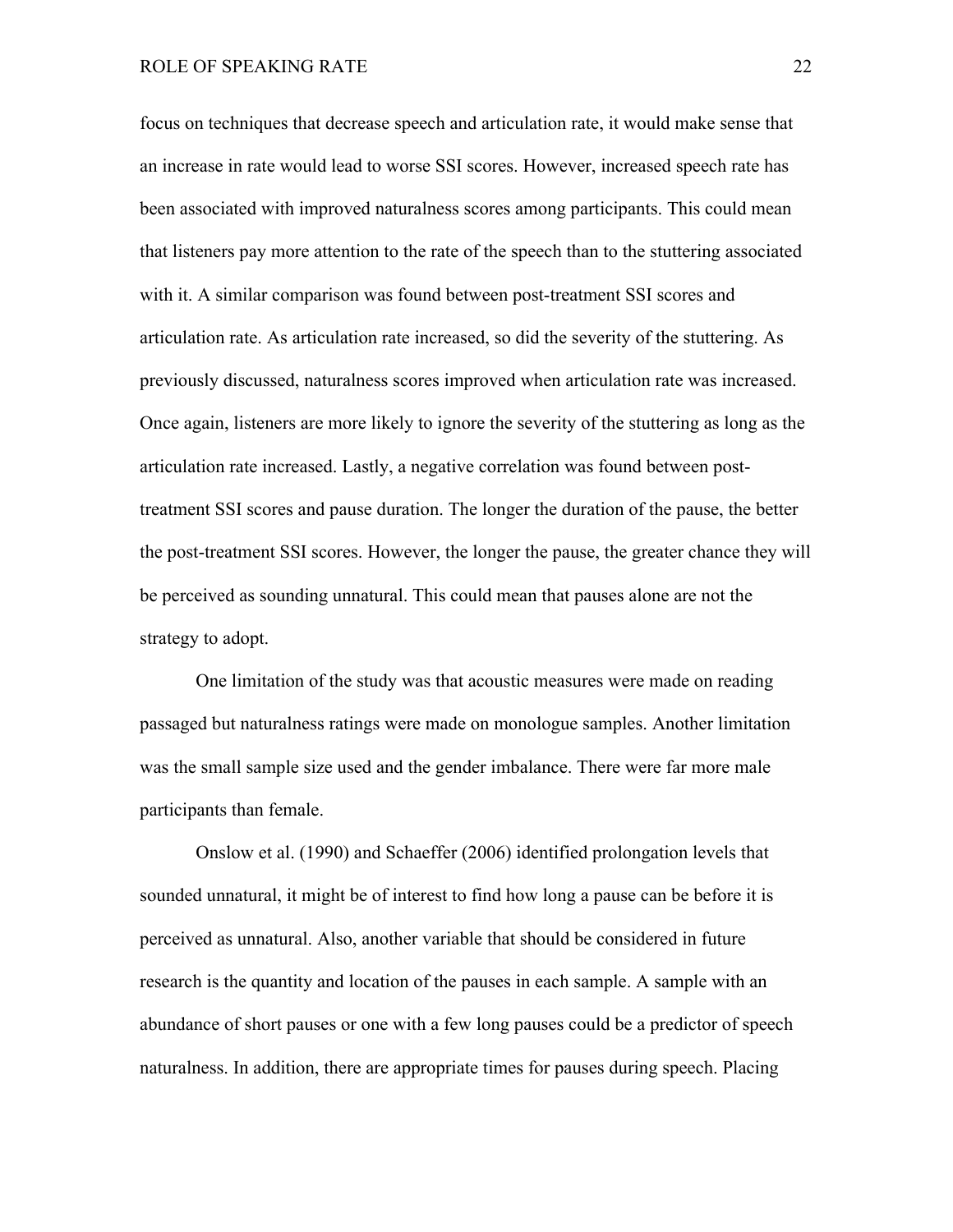pauses mid-word or phrase may be perceived as less natural than a pause associated with a phrase or clause ending. Therefore, during therapy, it is important to not only focus on the fluency of the speech itself, but also the fluency of the speech as a whole, including pause time in and between each utterance. Since there is notable evidence between articulation rate, speech rate and naturalness ratings and a majority of the strategies used in speech therapy slow down the rate of articulation movement, it is possible that after repeated practice, adults who stutter will eventually be able to increase their articulation rate and achieve more natural sounding speech.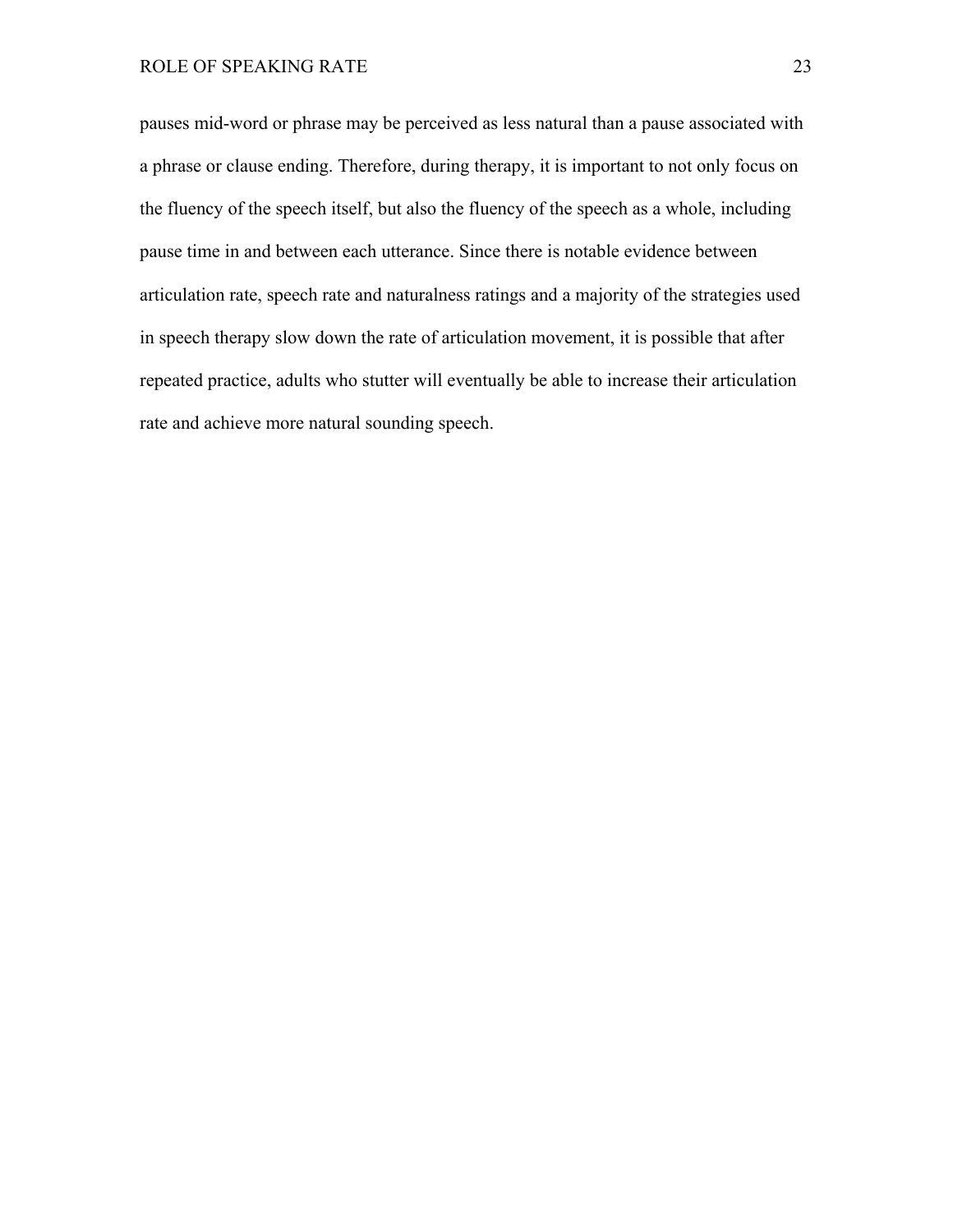## **References**

- Bloodstein, O., Ratner, N. B. (2008). *A handbook on stuttering (6th ed.).* Clifton Park, NY: Delmar Learning.
- Gobel, M. (1988). *CAFET: A computer-aided fluency establishment trainer.* Annandale, VA: Annandale Fluency Clinic.
- Martin, R., Haroldson, S., & Triden, K. (1984). Stuttering and speech naturalness. *Journal of Speech and Hearing Disorders, 49*, 53-58.
- Metz, D., Schiavetti, N., & Sacco, P. (1990). Acoustic and psychophysical dimensions of the perceived speech naturalness of nonstutterers and posttreatment stutterers. *Journal of Speech and Hearing Disorders, 55*, 516-525.
- Onslow, M., Hayes, B., Hutchins, L., Newman, D. (1992). Speech naturalness and prolonged-speech treatments for stuttering: Further variables and data. *Journal of Speech and Hearing Research, 35*, 274-282.
- Schaeffer, N., & Eichorn, N. (2001). The effects of differential vowel prolongations on perceptions of speech naturalness. *Journal of Fluency Disorders, 26*, 335-348.
- Schaeffer, N. (2006). Effects of differential prolongations of phrases on the perceptions of speech naturalness. *Contemporary Issues In Communication Science and Disorders, 33*, 152-159.

Yairi, E. & Ambrose, N. (2005). *Early childhood stuttering.* Austin, TX: Pro-Ed.

Van Riper, C. (1982) *The nature of stuttering* (2nd ed.). Englewood Cliffs, N.J.: Prentice-Hall.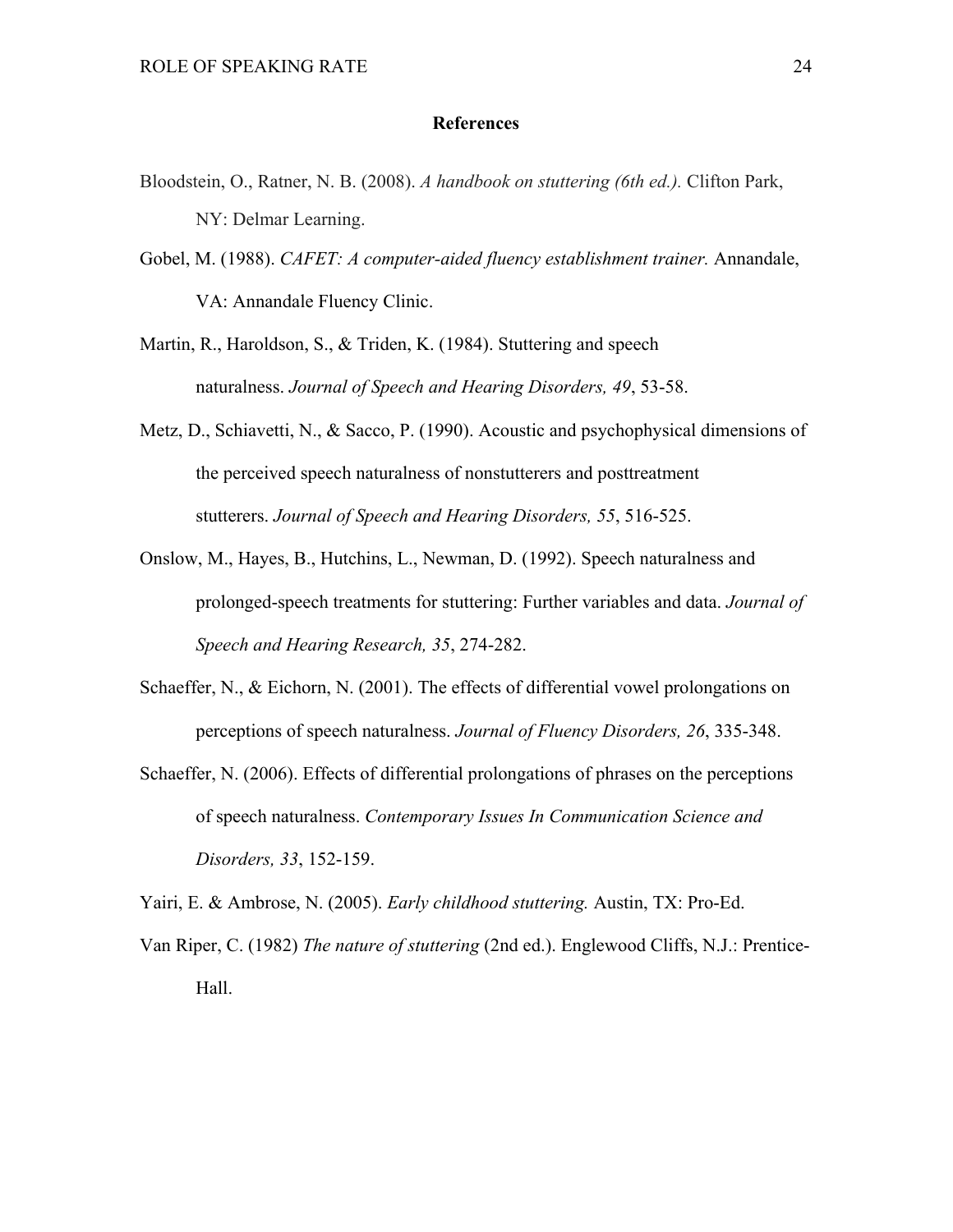# Appendix A Reading Passage

If you want to grow strong you must exercise. No rules can teach you to use language unless you practice using it. You must develop habits. You can no more learn to read by memorizing rules than you can become a full back by memorizing the rules of football. In both cases, rules will help you to practice, but it is the practice that develops your skill. The exercises in this class are planned to give you the practice. They will help you to form good habits and acquire skills of communication but it will require work on your part. You must practice over and over the skills you want to learn. But even on the easiest ones you must be sure to practice correctly. The exercise can strengthen only what it practices. That stands to reason if you practice a mistake the mistake will grow if you practice a skill the skill will grow.